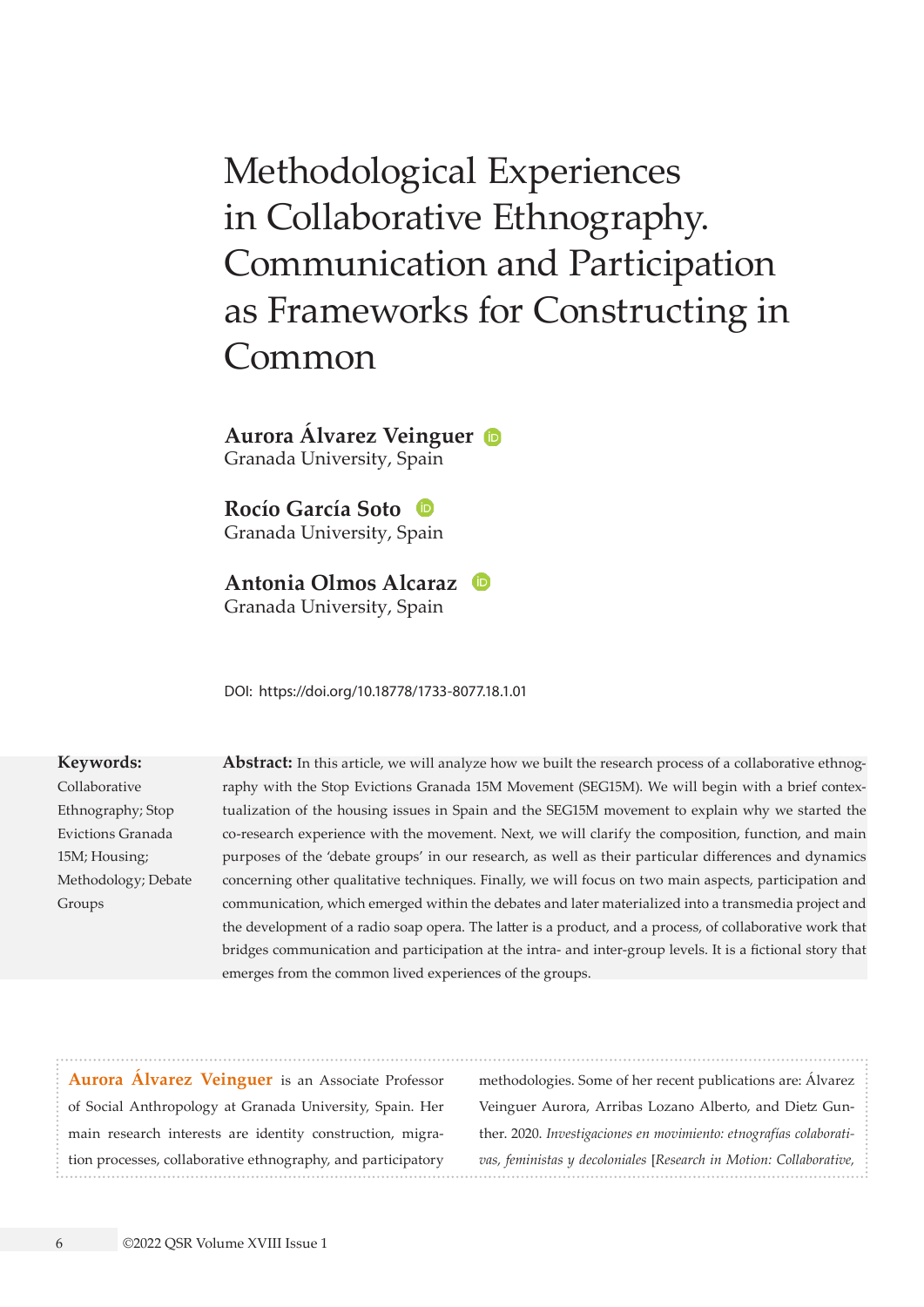*Feminist, and Decolonial Ethnographies*]. Buenos Aires: CLAC-SO and the article Álvarez Veinguer, Aurora and Luca Sebastiani. 2020. "Habitar la investigación en la universidad neoliberal y eurocentrada: la etnografía colaborativa como apuesta por lo común y la subjetivación política [Inhabiting Research in the Neoliberal and Eurocentric University: Collaborative Ethnography as a Commitment to the Common and Political Subjectivation]." *AIBR, Revista Iberoamericana de Antropología* 15(2):247-271.

**email address:** [auroraav@ugr.es](mailto:auroraav@ugr.es)

**Rocío García Soto** received her Ph.D. in Social Anthropology from the University of Granada, Spain. Her main research interests are related to housing, ethnographic methodologies, and social movements. Some of her recent publications are: García Soto, Rocío. 2020a. "Dentro/fuera y posiciones de frontera. Transgrediendo límites entre análisis y acción desde una investigación activista con la plataforma de afectados por la hipoteca de Barcelona [Inside/Outside and Border Positions. Transgressing Limits between Analysis and Action from an Activist Investigation with the Platform for Those Affected by the Barcelona Mortgage]." *Empiria* 48:15-38. García Soto, Rocío. 2020b. "¿Qué pasa cuando dejamos de observar y nos ponemos a participar? Reflexiones entorno a la 'observación participante' desde una investigación comprometida [What Happens When We Stop Observing and Start Participating? Reflections on 'Participant Observation' from a Committed Investigation]." Pp. 385-410 in *Investigaciones en movimiento. Etnografías colaborativas, feministas y decoloniales* [*Research in Motion: Collaborative, Feminist, and Decolonial Ethnographies*], edited by A. Álvarez Veinguer, A. Arribas, and G. Dietz. Buenos Aires: CLACSO. **email address:** [rogarso@ugr.es](mailto:rogarso@ugr.es)

**Antonia Olmos Alcaraz** is an Associate Professor of Social Anthropology at Granada University, Spain. Her main research interests are related to the otherness / identity process, racism and immigration, social and mass media, and ethnographic methodologies. Some of her recent publications are: Cota, Ariana S. and Antonia Olmos Alcaraz. 2020. "Sisters, Partners, or Something More? Collaborative Path Together with Stop Evictions." *AIBR, Revista de Antropología Iberoamericana* 15(2):1-19; Politzer, Malia and Antonia Olmos Alcaraz. 2020. "Covert Islamophobia: An Analysis of the *New York Times* and *The Wall Street Journal* Headlines before and after Charlie Hebdo." *Comunicación y Sociedad* e7601:1-24; Padilla, Beatriz, Joana Azevedo, and Antonia Olmos Alcaraz. 2015. "Superdiversity and Conviviality: Exploring Frameworks for Doing Ethnography in Southern European Intercultural Cities." *Ethnic and Racial Studies* 38(4):621-635.

**email address:** [antonia@ugr.es](mailto:antonia@ugr.es)

Since the 1970s, it is possible to identify profound discussions about the ways of producing knowledge in social sciences. Questions such as the relationship between researchers and the subjects of study, the ince the 1970s, it is possible to identify profound discussions about the ways of producing knowledge in social sciences. Questions such as the relationship beforms of engagement with specific research situations, or the positions of those involved have been at the center of the debate. Collaborative research (Lassiter 2005; Leyva and Speed 2008; Álvarez Veinguer and Sebastiani 2020), the perspective that underpins

the content of this article, is constituted in the heat of these epistemic proposals—participatory action research (Fals Borda 1986; Villasante 2007), feminist epistemologies (Harding 1993; Gregorio 2019), activist-militant research (Malo 2004; Hale 2008; Greenwood 2008), or epistemologies of the South (Santos 2019). Such proposals share the need to abandon the extractive principles of certain social research (Grosfoguel 2016). Collaboration, in this theoretical-methodological proposal, has to do with the fact that the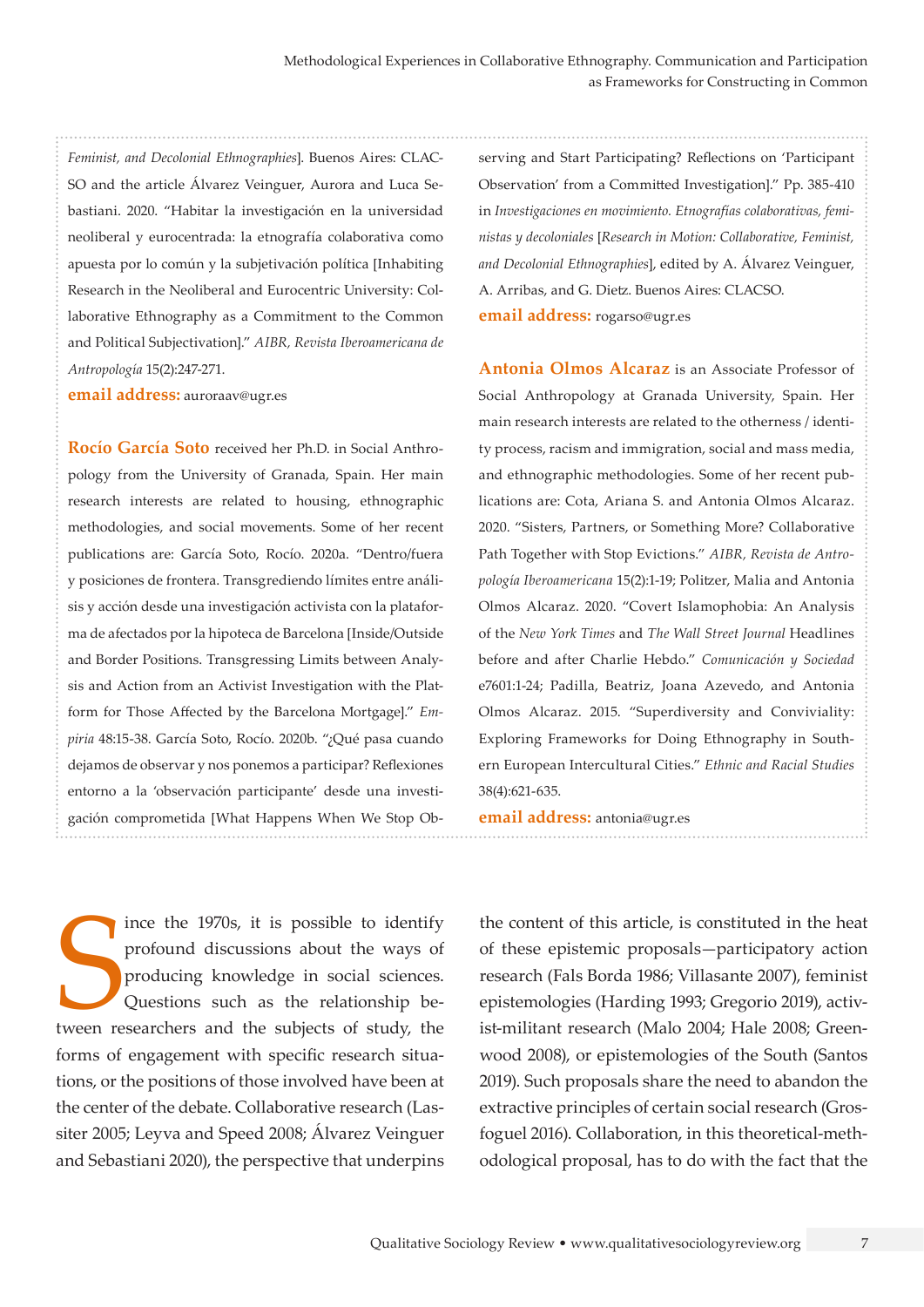entire research process—the research design, data production, interpretation, and analysis—is carried out together with the people involved in the research. Introducing the condition of co-labor or co-research implies: i) transforming the relationship between the research subject and the researched object (Holmes and Marcus 2008); ii) transforming the status of the 'field' where data collection took place within a space of co-conceptualization (Vasco 2002; Rappaport 2007); and iii) transforming the classic separation between theory and practice (Köhler 2018; Leyva 2018), among others.

## **How Did We Construct the 'Whats' in a Collaborative Ethnography?**

We start this article with an epistemological justification for our research process, which was based on our desire to distance ourselves from the extractive ways of conducting traditional research. We did not want to investigate 'about' but rather 'with' to get to our findings. For this, we had to adopt co-analysis as our main perspective.

If we think about the 'hows' of conventional research, or how one is proposed, the initial formative phase is where one defines the 'whats' or research questions and objectives. This is usually the 'desk work' process (Velasco and Diaz de Rada 2006), carried out by an individual or a group of researchers. Some social scientists consider this phase as 'pre-research.' However, this is very debatable due to the epistemological starting points that underlie any research process, referring to the necessities of answering the 'whys' and 'for what' of the research. These cannot be separated from the 'whats' of the methodological framework that any proposal will be built upon. A segment of the so-called desk work is what is known as research design, implying the

development of an outline where the objectives are defined and research points are addressed. All the while indicating and justifying the social situations that the researcher wants to investigate, which actors to contact, which places to visit, and what methodologies and techniques to carry out, anticipating the chronology and scheduling of the research. In most cases, desk work is defined as the steps of formulating the objectives and the subject being investigated, and consequently—the 'how.' These are the tasks assigned and assumed by the conducting researcher(s). It is this precise first step of defining the 'whats' or research questions that we have collectively internalized to question and uncover from its inception, certain extractivist practices that are deeply rooted in more traditional research (Grosfoguel 2016; Santos 2019; Álvarez Veinguer and Sebastiani 2020). Too often in a decontextualized manner and without connections or relations with the desired communities or collectives (even after answering crucial or relevant queries), researchers are distant from the realities, wishes, and necessities of the groups they wish to research.<sup>1</sup> Throughout our research project with Stop Evictions Granada 15M (SEG15M), a movement located in the city of Granada (Andalusia, Spain) that struggles for the right to proper housing conditions, we put in place certain mechanism of active listening that materialized into what we call 'debate groups.'2 Its objective was to

<sup>&</sup>lt;sup>1</sup> We are differentiating between research done 'on' or 'over' a movement, group, or community and one conducted 'alongside' or 'with.'

<sup>2</sup> Project: "Emerging processes and communal agencies: the praxis of collaborative social research and new forms of political subjectivation" (I+D+I, State Program for the Promotion of Scientific and Technical Research of Excellence, Ministry of Economy and Competitiveness of the Spanish Government). Reference: CSO2014-56960-P. The project was finalized in December 2018 and was based on different case studies developed from academic centers in Granada, Barcelona, New York, and Veracruz. Regarding the Granada team, although there were only three people who signed the text, it is sustained by a collective process. The rest of the work team is made up of Ariana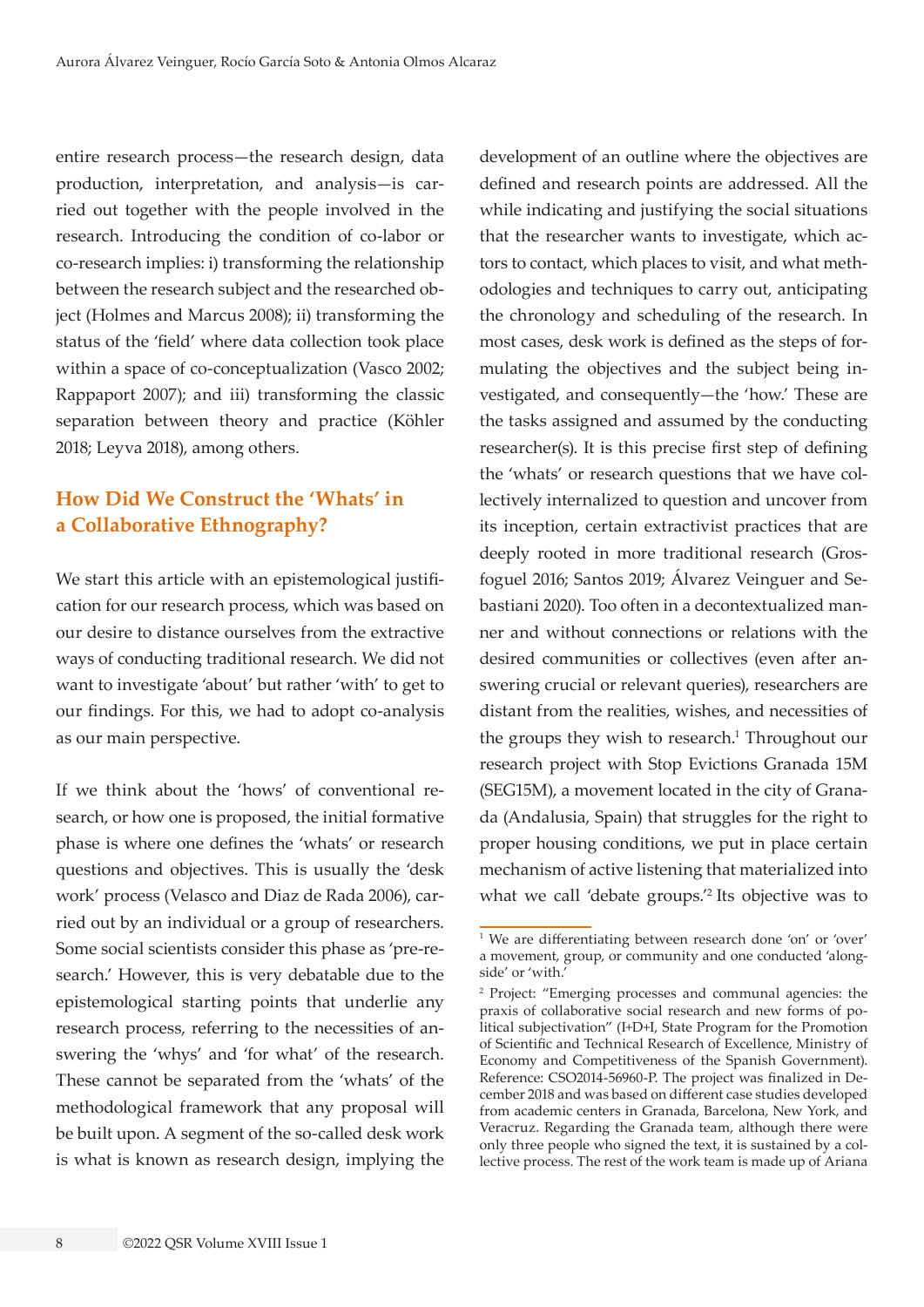bring into dialogue the common lived experiences and acknowledge the individual narratives of the collective that everyone was a part of.3 However, at no time did we present pre-formulated objectives or preconceived analytical notions. The intention (our methodological objective) was to activate various intersubjective spaces where we wagered on the 'encounter' to start the framing of the 'whats' of the research<sup>4</sup> (Álvarez Veinguer and Olmos Alcaraz 2020). Likewise, it was not the initial objective of the aforementioned 'debate groups' to conduct an exclusive ex-post analysis on behalf of the researchers of the content being formulated in the groups. Furthermore, and at every turn, we strove to evade the act of speaking 'on behalf' or 'for' other analysis that emerged in the groups. Instead, we focused on how people narrated their stories and experiences. We believed that in the realm of possibility, co-analysis would articulate the 'hows' of the research (Vasco 2002; Rappaport 2007; 2008; Bertely 2018; Köhler 2018).

In summary, the 'debate groups' wanted to operate as (1) a space to listen and be heard (something that many people sadly did not have the time due to their everyday life emergencies) and (2) as a means to collectively construct the research and not simply produce an analysis of the group discussions.

In our research, we wanted to approximate a process of daily arrangements and political subjectivation. It was after the 'collective self-diagnoses' exercises,<sup>5</sup> throughout 16 'debate groups' held, that participation and communication emerged as two transversal axes that the group considered as not being taken care of within the movement and seemed important to focus on them. In reiterated fashion, two concerns worried people especially—on the one hand, how SEG15M was represented and how it communicated with society at large; and on the other, how to increase the level of engagement and involvement among assembly attendees. Collectively, we began to work on both points.

This article aims to present how we constructed the research process of collaborative research alongside SEG15M. For this, we shall briefly contextualize the housing issues in Spain and the emergence of SEG15M, collective fighting for the right to housing. We shall momentarily go over the assembly procedures of the movement, and in the subsequent section, we will explain the composition and concerns of the various 'debate groups' in our research. We will also analyze the 'hows' of these groups and their traits and characteristics. In the following section, we will inspect the aforementioned focal points of participation and communication that emerged as the key points to focus and work on in

Sánchez Cota, Luca Sebastiani, and many colleagues from Stop Desahucios Granada-15M (SEG15M).

<sup>&</sup>lt;sup>3</sup> The implementation of this experience stems from a previous link between research and activism. In November 2015, we approached two SEG15M neighborhood assemblies, including the one in Zaidín. In both cases, we expressed our research intentions, as well as our commitment to solidarity and support for their struggles. Throughout this time, the research tools deployed in each assembly have been different, as they were adopted to the characteristics of each space. Similarly, our role as committed researchers has been heterogeneous. Some played a more 'activist' role, taking on the day-to-day tasks of the collective, as opposed to those who played a more peripheral role in these issues. It is important to underline that some researchers had previous links and relationships with SEG15M that started before this specific project.

<sup>4</sup> By this we do not mean that there were no prior objectives or interests on the part of the researchers. In fact, as we have argued in other works (Álvarez Veinguer at al. 2016; Sánchez et al. 2017; Olmos Alcaraz at al. 2018), building collaborative research does not mean accepting just anything, but rather that a collective negotiation process must necessarily be developed with all the people involved in the research. For us, collaboration meant developing knowledge-building experiences that were based on dialogical and horizontal principles.

<sup>5</sup> Participation Action Research (PAR) classifies the first phase of any research as the fulfillment of a diagnosis.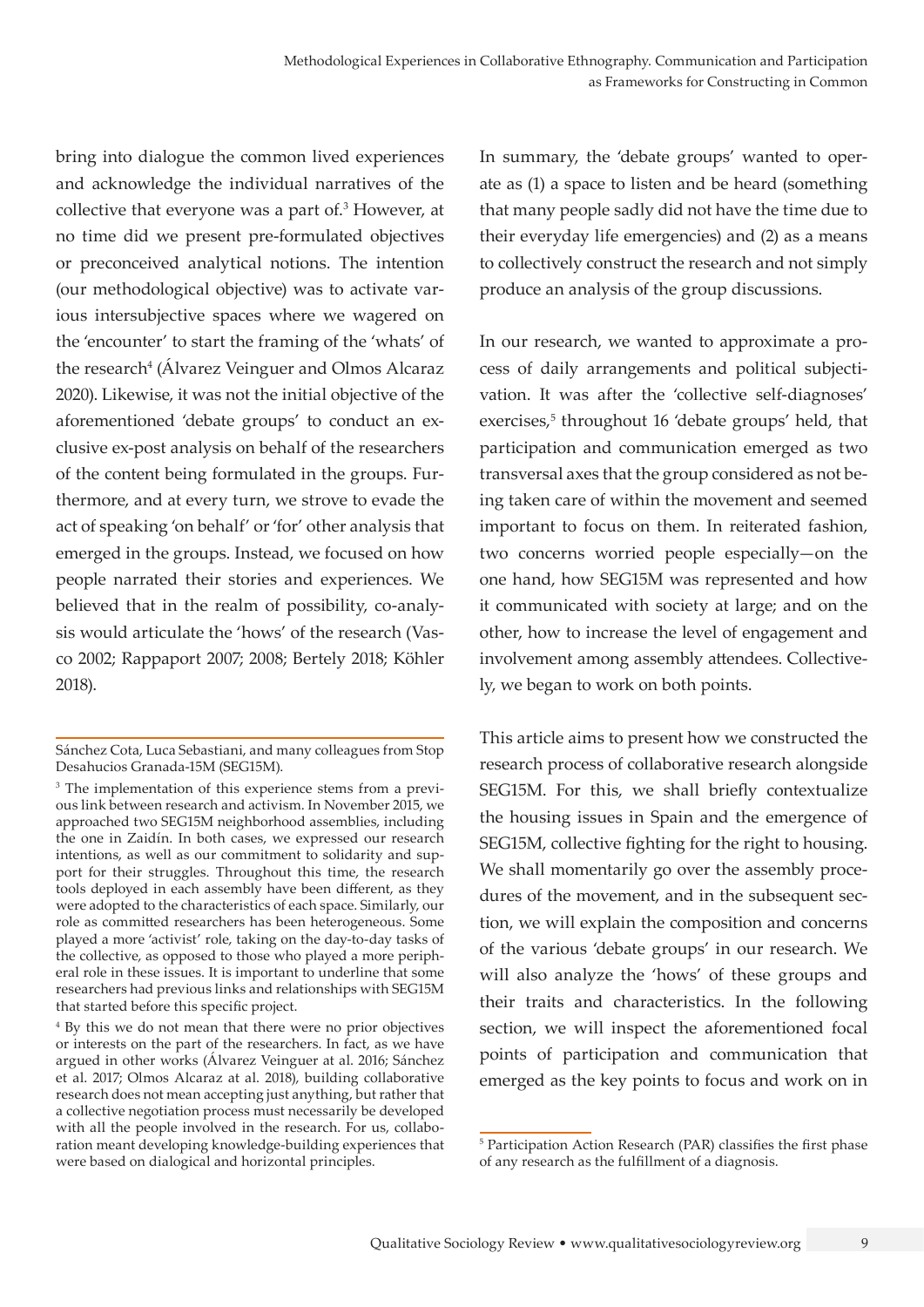the subsequent phases of the research, which later materialized into a transmedia project and a radio soap opera.

# **SEG15M and the Struggle for the Right to Housing**

The outbreak of the global financial crisis (2007- 2008) had a devastating impact on the Spanish economy. The more prominent consequences were the increase in poverty and unemployment, resulting in the insolvency of thousands of citizens and the immediate increase in evictions. By and large, this was the outcome of five decades of speculation on the Spanish economy and the real estate market.<sup>6</sup> As Harvey and Smith (2005) point out, there was a shift in the circulation of capital: from industrial production to the construction market.

It is estimated that between 2008-2019 there were more than 1,000,000 evictions.<sup>7</sup> In the first years of the crisis, evictions were caused by foreclosures. However, the data for 2019 reveal that evictions

numbered 68% and were due to rent not being paid (CGPJ 2019; PAH 2019). Andalusia, a region in the south of Spain, where Granada is located, is second to Catalonia in the most affected area for evictions. In 2019, there were 8,806 evictions (CGPJ 2019). This would indicate an average of 25 evictions daily (APDHA 2019). For the city of Granada, in the same year, there were 1,078 evictions, of which 360 were foreclosures and 651 for non-payment of rent, juxtaposed with a socio-demographic context where the unemployment rate was 21.19%, and the at-riskof-poverty population was 35% (INE 2019).

This social-economic backdrop fueled the creation of SEG15M.<sup>8</sup> The collective was formed from the synergies of the platform for People Affected by Mortgages (PAH) and the 15M movement. It was in the assembly of May 22, in which a charting document was approved and paved the way for the creation of the collective. It asserted "an innate right to housing as a social good over an economical one" (AA.VV. 2016:30 [trans. AAV, RGS, and AOA]). By the end of the year, SEG15M achieved its first victory of an in-lieu-of-payment for an affected individual. By the end of the first year of existence, 70 families had appealed to the group and 14 evictions had been stopped (AA.VV. 2016:14). At the time of writing, the group had 11 committees in various neighborhoods and towns in the Granada region of Andalusia. It is modularly structured with different groups for work, training, and coordination. Its principal tool is the assembly, where cases are reviewed collectively, and two types of demonstra-

<sup>&</sup>lt;sup>6</sup> With the creation of the Ministry of Housing in 1957, housing policies were aimed at purchasing and retaining private properties. As the minister José Luis de Arrese affirmed, it was to turn Spain into a country of owners and not proletarians. Along with the approval of the Spanish Constitution commenced: i) the privatization of the banking sector, ii) the entry into the European Union, and iii) the accession to the Eurozone. These generated a massive influx of foreign investment, returning the Spanish economy to the global market. To this would be added the period of 1996-2007, where the then Spanish governments deregulated the housing market, passing laws that loosen rents, facilitating the requalification and accessibility of land outside Municipal Plans and promoting urban megaprojects (Naredo and Montiel 2010; Gaja 2015). Moreover, with the entry into the Eurozone, and once the currency stabilized, the real estate sector needed to increase the volume of its business to maintain its profits. Office branches were opened across the country, and the minimum solvency criteria for granting mortgage loans was relaxed (Colau and Alemany 2012; Suárez 2014).

<sup>7</sup> For detailed information, see: [https://afectadosporlahipoteca.](https://afectadosporlahipoteca.com/2020/01/28/desde-2008-se-han-producido-1-002-000-desahucios/) [com/2020/01/28/desde-2008-se-han-producido-1-002-000-desa](https://afectadosporlahipoteca.com/2020/01/28/desde-2008-se-han-producido-1-002-000-desahucios/)[hucios/](https://afectadosporlahipoteca.com/2020/01/28/desde-2008-se-han-producido-1-002-000-desahucios/).

<sup>8</sup> It should be noted that both SEG15M and the People Affected by the Mortgage Platform (PAH) were not unprecedented. Their origins go back to past movements like the 'Movement for Dignified Housing' (2003) or 'V for Housing' (2006). Given the length limitations of this paper, for more information, we recommend the works of: Álvarez, Zapata, and Zapata (2014); Colau and Alemany (2012; 2013); Mangot (2013a; 2013b); Mir et al. (2013); Sebastiani, Fernandez, and García (2016).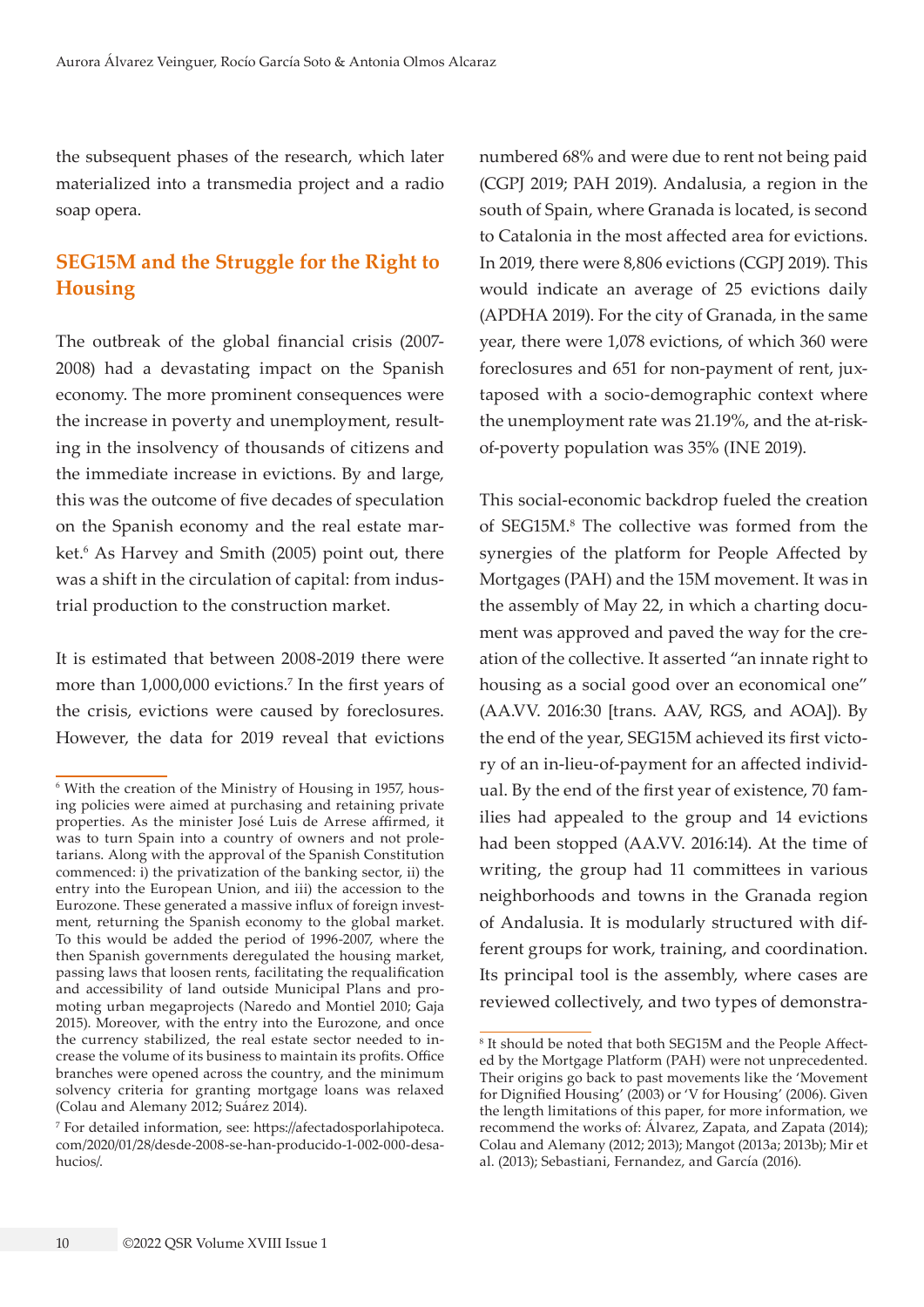tive actions that are invoked at either the bank's branch door or the eviction house, where they halt the expulsion.

Having briefly summarized the financial crisis of 2007 and the socio-economic backdrop where our research takes place, with its ongoing housing predicament that led to the creation of SEG15M, we will next analyze the methodological approach, focusing on one of the techniques used in our work.

# **The 'Debate Groups': Composition and Function**

To further our methodological approach, which, in this case, we are denoting as a 'debate group,' we will note the methodological basis that guided our design. We shall then reflect on both the continuities and the particularities while maintaining the epistemic position of collaborative ethnography (Rappaport 2007; 2008; Dietz and Álvarez Veinguer 2014; Álvarez Veinguer and Olmos Alcaraz 2020; Álvarez Veinguer and Sebastiani 2020) that pushed us in the way it has.

# **Methodological Bases: The Birth and Development of 'Debate Groups'**

Our 'debate groups' were based on the qualitative research technique of Group Discussion.<sup>9</sup> This investigative social technique, which is qualitative in nature, evolves in our context from the works of Jesus Ibáñez (1979). He refers to group discussions as "places of conversation, where to converse reveals a symbolic elaboration of a collective task, as

well as adhering to it, psychologically and socially" (Domínguez and Dávila 2008:98 [trans. AAV, RGS, and AOA]). The conversation aspect, as we shall see, became central to our methodological procedure. It seemed fundamental to activate methodological tools that would promote group dynamics, dialogue, and a non-hierarchical structure of exchange of knowledge (Olmos Alcaraz et al. 2018).

We held 16 'debate groups' with three different groups, each session lasting approximately two hours. Some were composed of five people, while others by seven. The sessions were recorded, with the shared needs, concerns, and proposals noted in edited documents that would later be distributed in the fifth and final session. These papers incorporated changes, suggestions, and further proposals that were taken up by the assemblies. On occasions, the groups were fewer than those outlined, something which would not be considered accurate by some methodological approaches similar to our own. However, the lack of time, and the difficulty of doing something as mundane as assisting a session with people who have vulnerable existences and are beset by everyday emergencies, influenced the number of attendees in each session. The groups were designed for either five or seven people, but at times they were three or four. For us, however, this was not a problem. On the contrary, it allowed us to experience sessions where the atmosphere was 'closer' and more intimate, with wider opinions and life stories, which, as we understand it, gave further richness and depth to our practices. A lot of trust was generated and even though some individuals missed a session, they were easily incorporated in the following one without any difficulty. Like group attendance, the duration of sessions varied. There were days the meetings started 30 or 40 minutes later than planned (due to waiting

<sup>&</sup>lt;sup>9</sup> A comparative analysis between the techniques of the Discussion Group and the Focus Group can be seen with our proposal of Debate Groups in Álvarez Veinguer and Olmos Alcaraz (2020).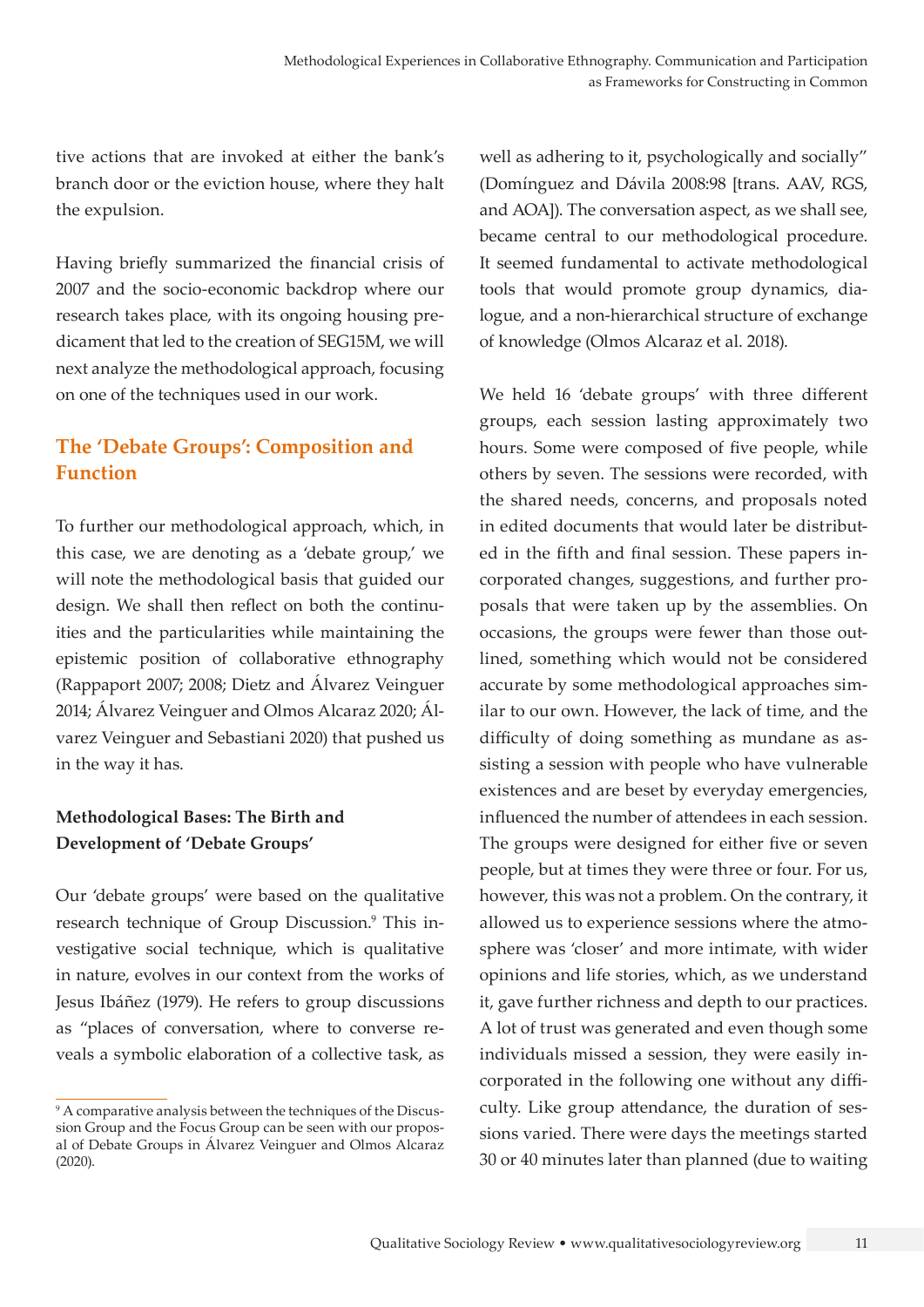for two or three individuals) or ended an hour later because individuals were still conferring.

The 'selection' process for establishing the groups fell outside the criteria of the self-representing groups discussions (Ibáñez 1979). For us, it was important to take into account: (1) the affinity of group members, not bringing together those who did not 'mesh' well; (2) everyone knowing each other; and (3) sufficient diversity to match people at different stages of their housing issues, gender balance, experiences, et cetera. Ultimately, we followed the criteria to help people feel comfortable enough to express themselves and speak freely. Our aim was not to "create data, but rather construct processes-relationships-connections"10 (Álvarez Veinguer and Olmos Alcaraz 2020:124 [trans. AAV, RGS, and AOA]).

Each group used to meet once a week at The Ribera.11 The selection of this place was purposely done because it was a familiar and comfortable space where the weekly Stop Evictions assemblies for the Zaidín neighborhood of Granada met. We sought to avoid alleged 'neutrality' or formal settings for pleasant and familiar ones for the participants, places where comfort and familiarity superseded the cold unknown.

In our 'debate groups' there were no expert figure moderators, researchers, nor anyone in charge of eliciting people to speak. Instead, we participated

in the debates when we considered we had something to contribute. In other words, the programmatic idea of staying "on the sidelines" during the conversations was incongruous for us, even though we understood what the functional responsibilities were of group dynamics (Ibáñez 1979). As investigators, we were part of the group. In this sense, "more than dialoguing, we strove to listen and to make ourselves be heard as a group" (Álvarez Veinguer and Olmos Alcaraz 2020:122 [trans. AAV, RGS, and AOA]). All the while aiming for moderation as accompaniment instead of supervision, we stressed our non-expert status.

In the sessions, we worked on different topics. Although we initially prepared the topic themes for the first meeting, all subsequent sessions were built upon the expressed worries and concerns that would emerge in the debates respectively; from one week to the next. The first session, the one we designed, and to an extent conducted, had two objectives: (a) to know the shared stories about SEG15M from the last five years, and (b) to know the shared stories about its accomplishments. These objectives were worked through across three questions: (1) What are the first memories of SEG15M that you have? (2) Why and how did you get involved with SEG15M and why do you continue your involvement? and finally, (3) What moments do you think are more important in your history as a movement and as a group? We also established session guidelines that were unanimously agreed upon by the group. We agreed to follow the procedural guidelines for all meetings, which were broadly displayed at all times and meetings. The guidelines were as follows: (1) to not lose sight of the objective of debating, analysis, and reflecting about our discussions and practices to strengthen the group; (2) to share relevant firsthand experiences in one's voice and a respectful

<sup>&</sup>lt;sup>10</sup> As explained, the profiles were very varied. The first group (group A) was made up of seven people, three men and four women aged between 30 and 70. Group B consisted of five people, three women and two men aged between 40 and 50. Group C consisted of six people, two men and four women aged between 30 and 45.

 $11$  The 'Local de la Ribera' is an associational space that began in May 2011. It is located in the popular neighborhood of Zaidín (Granada). It houses various social projects, among which is SEG15M. See: [https://colectivolaribera.es/tag/local-de-la-rib](https://colectivolaribera.es/tag/local-de-la-ribera/)[era/.](https://colectivolaribera.es/tag/local-de-la-ribera/)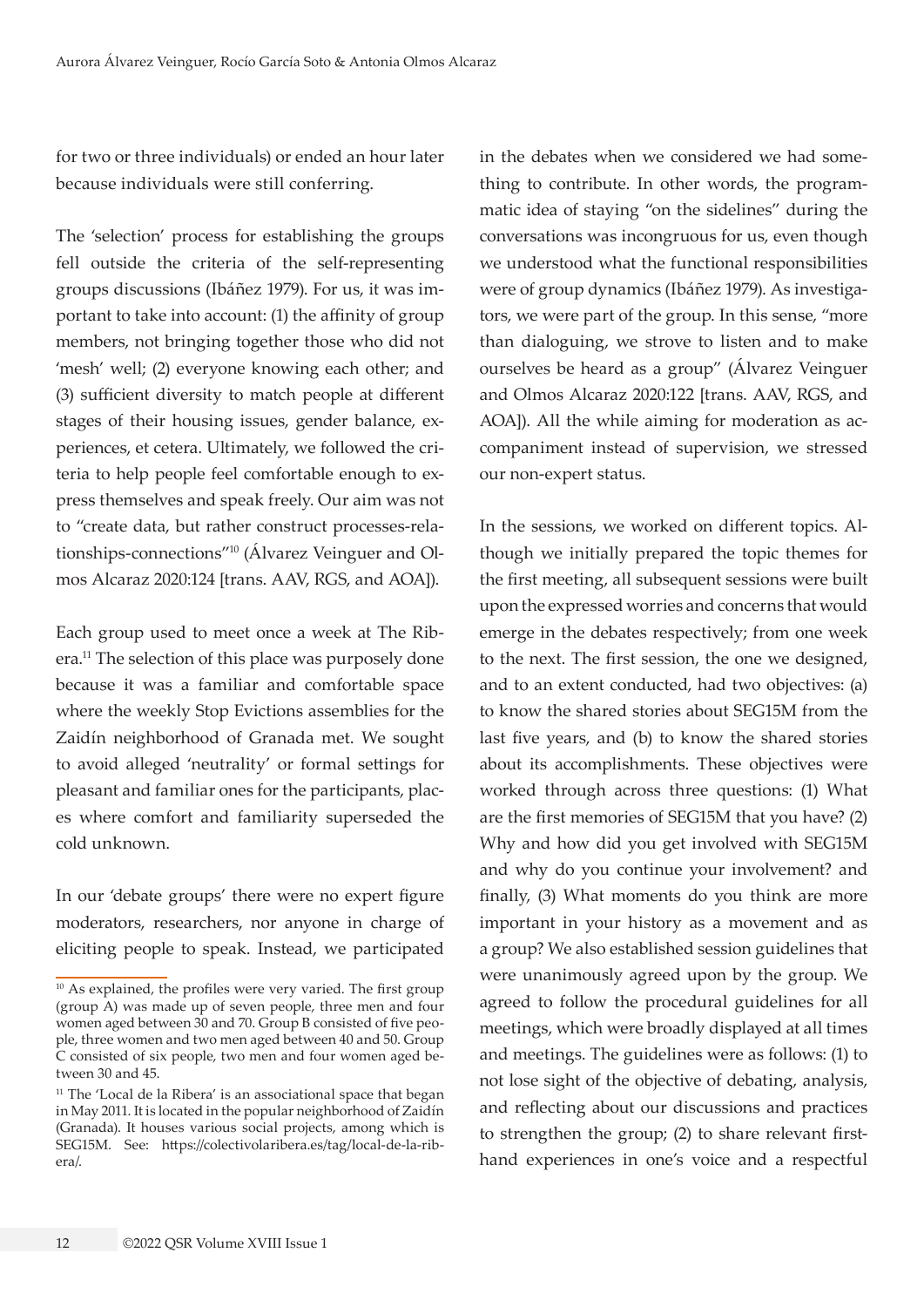manner, keeping in mind that there might be other perspectives; (3) to mute all electronic devices and avoid entering-exiting or doing so without bothering others; finally, (4) to feel as comfortable as possible to share one's opinion and listen to one another. The worked topics in the following sessions allowed us to collectively reflect on the meaning and implications of the organization (of a movement) to be a collective, as well as the work completed and what is yet to be done by the group to achieve such. Furthermore, how to take care and engage the people in the movement and aspects relating to the intra-communication between participants, within the movement, and other social agents.

In the sessions, we focused on dialoguing and co-analyzing the emerging questions, attempting to co-interpret the meanings of the covered topics and problems. For the preparation of this last part of the work, we systematically organized all the discussed narrations and shared them in an easy-to-read format to socialize the discussion. This allowed for the debate participants to review and thoroughly acknowledge the material constructed by their group, leading to the final session.

## **Methodological Proposal: Potentiality and Innovations**

If we were to highlight something from our methodological model concerning the 'debate groups,' it would be, without a doubt, its potentiality to generate listening and co-analysis spaces for the collective. Co-analysis implies "placing the participants' thoughts in a parallel analysis, instead of considering them as simply ethnographic data" (Rappaport 2007:202 [trans. AAV, RGS, and AOA]). Therein lies the value in our approach, which allows us, among others, to access "new conceptual tools to thereby give meaning to realities" (Rappaport 2007:200 [trans. AAV, RGS, and AOA]) in which to do our research. An example of this is how the sessions were named 'debate groups.' As we write these words, with a social science background and inevitably a professional particularity, we initially believed in implementing the group discussion technique at the start of our project with perhaps some particularities. However, it was the group that decided to name itself a 'debate group' and not a 'discussion.' It was not a simple word change without any other epistemological implications. Rather, it was aform of more precisely identifying and keeping by the group's sentiment of "what we were doing there and why." In other words, with the simple act of self-identifying, "the implicit theory [that is always present] in political practices" (Köhler 2018:411 [trans. AAV, RGS, and AOA]) was evidenced. We were able to see that one of the core elements of the group was to construct (more so than 'discuss') from dialogues and debates. On the other hand, 'debate groups' emerged as examples of spaces for constructing meaning from collective shared experiences. Through questioning, listening, and the conversational potential, we reached various collective assents, beyond compromises that allowed us to further construct meaning via co-analyses. As a collective task of the symbolic elaboration (Domínguez and Dávila 2008), it generated synergies that went beyond the sum of its parts. It was here where the reflexive, analytical, and interpretive capacity is evidenced, of and for the group. It exceeds the bounds of the "inside/outside" assertion, intricating rather than simplifying the dynamic and heterogeneous reality (Rappaport 2007). With the 'debate groups' we incorporated listening through conversation, without restrictions or urgency of our hectic schedules, or scheduled assembly work. More importantly, through this technique, we activated processes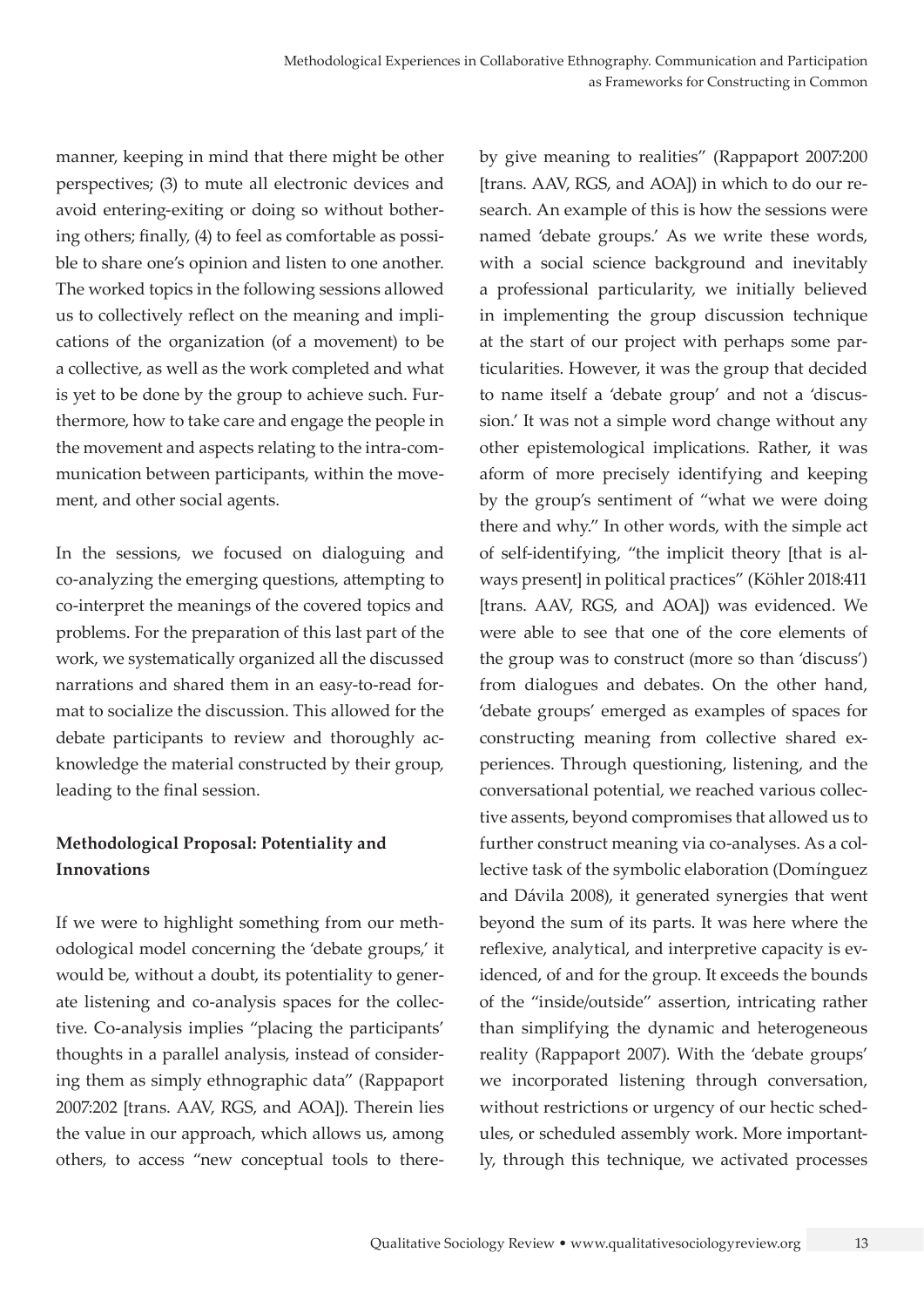of 'de-authorization' towards the work identified as 'expert' in the social sciences (Álvarez Veinguer and Olmos Alcaraz 2020), which served to start processes of 'authorization' by the Stop Eviction members. By this, we are not referring to disappearing or denying our knowledge, but to 'decentering' ourselves (Arribas 2015). In other words, attempting to place our knowledge at the same level as the knowledge constructed by the rest of the people, as well as recognizing and valuing any proposal that arose in the groups. This caused a certain loss in the control of the process, but we understood that even with the inherent uncertainty, this technique would potentially afford us access to experiences that otherwise would not be possible, opening a possible co-analysis window.

Collaborative work strains the production and validation of knowledge mechanisms since it questions the dichotomies of objectivity-subjectivity and theory-practice, among others (Lassiter 2004; Rappaport 2007; Dietz and Álvarez Veinguer 2014; Arribas 2015; Leyva 2018).12 We experienced this in our 'debate groups' in two concrete ways. On the one hand, because we eliminated the category of the informant, we did not see the subjects of the research as those providing inherent information to the expert for it to then be analyzed. Instead, they were subjects that together and with whom we reflected collectively. On the other hand, it was because we also abandoned the idea that only the expert investigator was capable of having and generating valid knowledge.13 In this way, when the informant category stops making sense, and we begin to understand the subjects as epistemic colleagues (Holmes and Marcus 2008:84), the spaces of fieldwork transform into spaces of encounter and "reflexive dialoguing" (Arribas 2015:61). In this way, the "epistemological status of the fieldwork" (Vasco 2002:3 [trans. AAV, RGS, and AOA]) is restructured. We no longer have to go to the 'field' to collect data, but rather, we are in the 'field' to meet and build knowledge through co-analysis.14 The 'group debate' experience should not be just a mere participatory diagnostic. They were processes of concerted active listening to collectively build the research. These were not established as a concrete 'action plan' beforehand, but rather were derivatives of the shared process. We shall narrate this last point in the following section, focusing on our collective reflections and how these have framed the possibility of continuing to co-investigate.

## **The 'Debate Groups' Content: Designing the 'Whats' of the Research**

The content of the 'debate groups' was built according to the emerging themes that were identified as necessary in each session. Among various questions, our guiding compass was always pointing at the collective uniting us, SEG15M. As it appears in

<sup>&</sup>lt;sup>12</sup> Practice, from the most traditional research, is conceived as a set of material activities (far from the theory), or as purely individual actions. This conception of practice, as Vasco (2002:3 [trans. AAV, RGS, and AOA]) states, entails that "a specific territorial space is constructed for ethnographic research, designating a particular space for the practice and another for the theory," and not just a territorial space but a temporality as well—first the world of the subject matters and then that of the researcher and subject of knowledge.

<sup>&</sup>lt;sup>13</sup> Assuming consequently that the processes of knowledge validation are based on the division between knowing and feeling, between what is knowledge and experience. As Suárez-Krabbe (2011:192 [trans. AAV, RGS, and AOA]) maintains, "borders that define the field of interaction differentiate what is relevant and irrelevant in scientific research; what establishes knowledge or non-knowledge."

<sup>&</sup>lt;sup>14</sup> We defined co-theorization as "the collective production of conceptual vehicles that are based on both a theoretical anthropological concept and on concepts developed by our interlocutors" (Rappaport 2008:5). Thus, we prefer to speak of co-analysis because during the debate groups, we analyzed and reflected critically on various topics related to the SEG15M, but we did not construct theoretical meaning or abstract thought.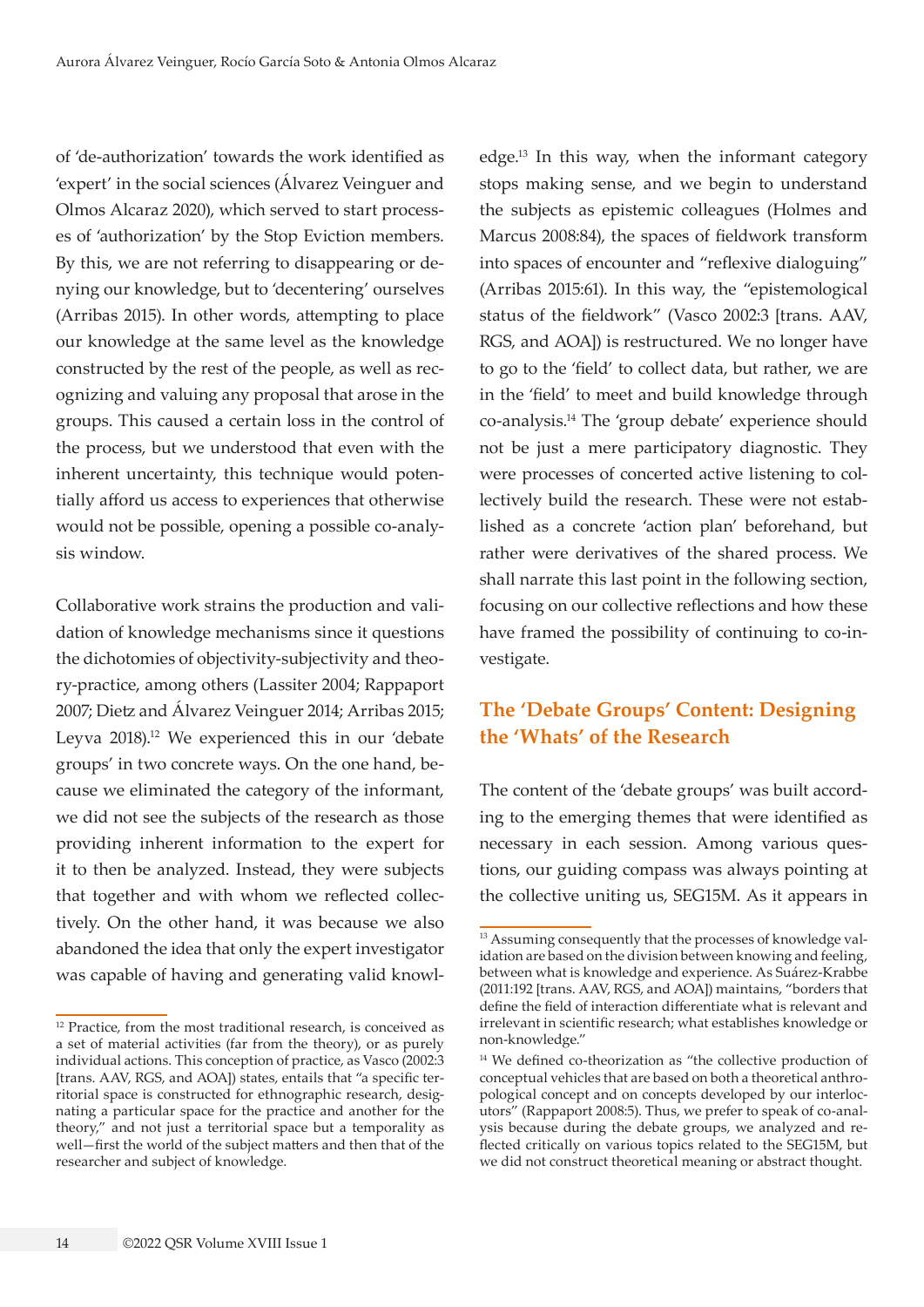the charter document, SEG15M is an assembly-led movement that promotes collective decision making, diffusion of information, and the sharing of tasks and responsibilities—to fight for dignified housing for everyone. From this, the act of participating (acting together before others with the same level of engagement) and communicating (sharing information with others) emerged in the debate groups as fundamental actions for SEG15M to remain operational. These two points needed ongoing consideration to improve the collective's function. Beyond these, other questions appeared. The first meetings focused more on personal aspects, where the memories about the initial encounters within the collective took center stage. The 'debate groups' members had joined the collective from very different walks of life and at different times. Some had been members for over a year, while others had been part of the collective since its inception. At this point, we paused to reflect on more formal group questions, where the assemblies and their functions took on more prominence. Some included: improving the time management; working on inclusive participation; rethinking the moderation function of the assemblies; conducting thematic assemblies; working on the assembly's ambiance; or active listening. On the other hand, we emphasized the need to pay more attention to collective emotional support. An example of this would be advocating a noblame atmosphere for new arrivals of the collective. We agreed that all of these should be carried out and placed at the heart of SEG15M; specifically, to work on active listening, empathizing more with new arrivals, and interpreting internal complaints as 'suggestions' rather than 'demands.' In the next section, we will focus on each of these key points (to participate and to communicate) as central questions for the 'debate groups'; also, we will expand on how working on them led to the advancement of the 'whats' of the research materializing into different audio and visual products, and the development of the soap opera.

#### **Participate: Creating in Common**

In the 'debate groups,' we shared that one of the readings that housing movements have been able to elaborate—including SEG15M—is that change will only be possible if many people get involved. Therefore, to obtain results, broader and more active participation must be counted on. However, what did it mean to participate in a collective like SEG15M? The struggle for the right to housing has reconfigured social movements: people are organizing around concrete issues and not ideologies. Traditionally, Spanish housing movements were composed of youths with unstable wages, or jobs, who organized to emancipate from their familial homes. In the case of SEG15M, however, it was mostly composed of "families affected by mortgage foreclosure proceedings" (Colau and Alemany 2012:193 [trans. AAV, RGS, and AOA]). This was a new scenario where it was vital to think of strategies for "incorporating those who do not enter the model of an available, educated, and digitally connected activist" (Marin 2015:1 [trans. AAV, RGS, and AOA]). These being "normal, modest, and of the street people" (Mangot 2013a:78 [trans. AAV, RGS, and AOA]). We agreed that the collective housed individuals from distinct backgrounds, many of which never had previous experiences participating in a socio-political event, "we opened our own eyes" (Group C, Session 1).<sup>15</sup>

This heterogeneity makes SEG15M widely diverse, and one of its virtues is that it offered people a space

<sup>&</sup>lt;sup>15</sup> To facilitate citation, we separated the sessions into three groups (A, B, C) of four sessions each.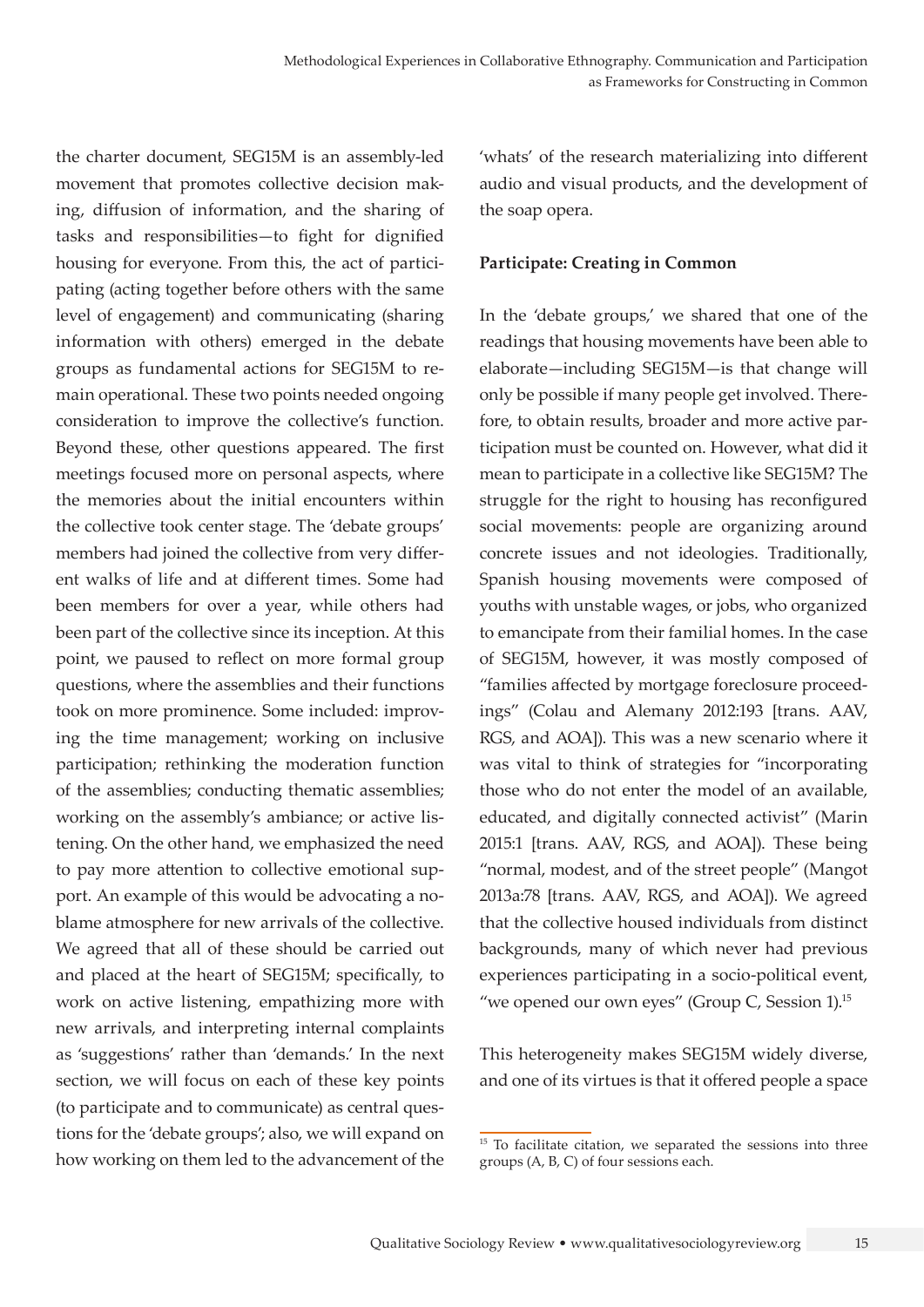to "articulate their struggle and grow as an activist, empowering themselves and going from victim to affected, and affected to activist" (Adel, Lara, and Mármol 2014:14 [trans. AAV, RGS, and AOA]). A transformation that implies breaking from deep-seated notions and signaling that not only a change in the way of proceeding is taking place but also a transformation of subjectivity: "I now feel like a different person" (Group A, Session 1). We conceded that actively participating in collective and democratic decision-making processes caused measurable results in people's daily lives. It caused "a shift in focus in regards to the political process; going from being considered as a distant and unalterable reality to being a set of actions and reactions on which it is possible to exert decisive influence" (Adel et al. 2014:14 [trans. AAV, RGS, and AOA]). For this, we pointed out, the collective needed to make people see beyond their cases and participate in the political process:

People come to our group after receiving a tremendous blow…and we, as a group, have to build. And to build is that when someone arrives at the group, the thing to do, as a priority task, is to show them that the group will not solve their case. The group is working for the right to dignified housing; solving their case is but a step in the journey. However, let us be clear, [fixing cases] is not the objective. [Group B, session 4]

One of the most recurring issues at the assemblies is for the collective to make clear that it is not a non-governmental organization (NGO) and does not provide a social aid program. That is, that SEG15M is not a traditional advisory service where a person can relate their problem to a more knowledgeable person and then wait for it to be resolved. Instead, it means that all need to fight together to achieve results. Moreover, the collective's bylaws clarify: "those individuals who participate in counseling and have working legal knowledge (lawyers, jurists, etc.), should share their knowledge in the assembly while avoiding the role of experts, making it clear that everyone's involvement is necessary to reach a solution" (SEG15M 2014 [trans. AAV, RGS, and AOA]). As previously stated, the collectively shared advice was one of the main characteristics of this social movement. In fact, "it has proven to be an essential and transformative tool that helps those affected to confront a problem that normally overwhelms them, while concurrently, losing the fear, shame, and feelings of failure associated with the process" (Colau and Alemany 2012:99 [trans. AAV, RGS, and AOA]). During the 'debate groups' sessions, these techniques also allowed us to: (1) create a safe and secure space, (2) socialize tools and knowledge, and (3) be active participants. That is to say, going from being a victim, assisted by an expert, to "becoming an active transmitting agent of knowledge" (Colau and Alemany 2012:100 [trans. AAV, RGS, and AOA]). Many times, this change can be difficult to adopt for it means breaking from deeply ingrained notions and biases. It is also a long molding process where some individuals do not understand how the collective works and leave in frustration. "Some people have come to [SEG15M] and left without grasping the movement. Of course, in one assembly, you cannot get the direction to this, you have to come [much] more" (Group A, session 1). This misunderstanding aspect, we contended, was due to the very nature of the movement, which at times contradicted people's long-held beliefs. "There are people who come off the couch, obeying the boss and never questioning anything; breaking with that hierarchical discipline is not from one day to the next" (Group A, session 1). Notwithstanding, not everyone leaves: "The few people I know who have been catching the direction of this have done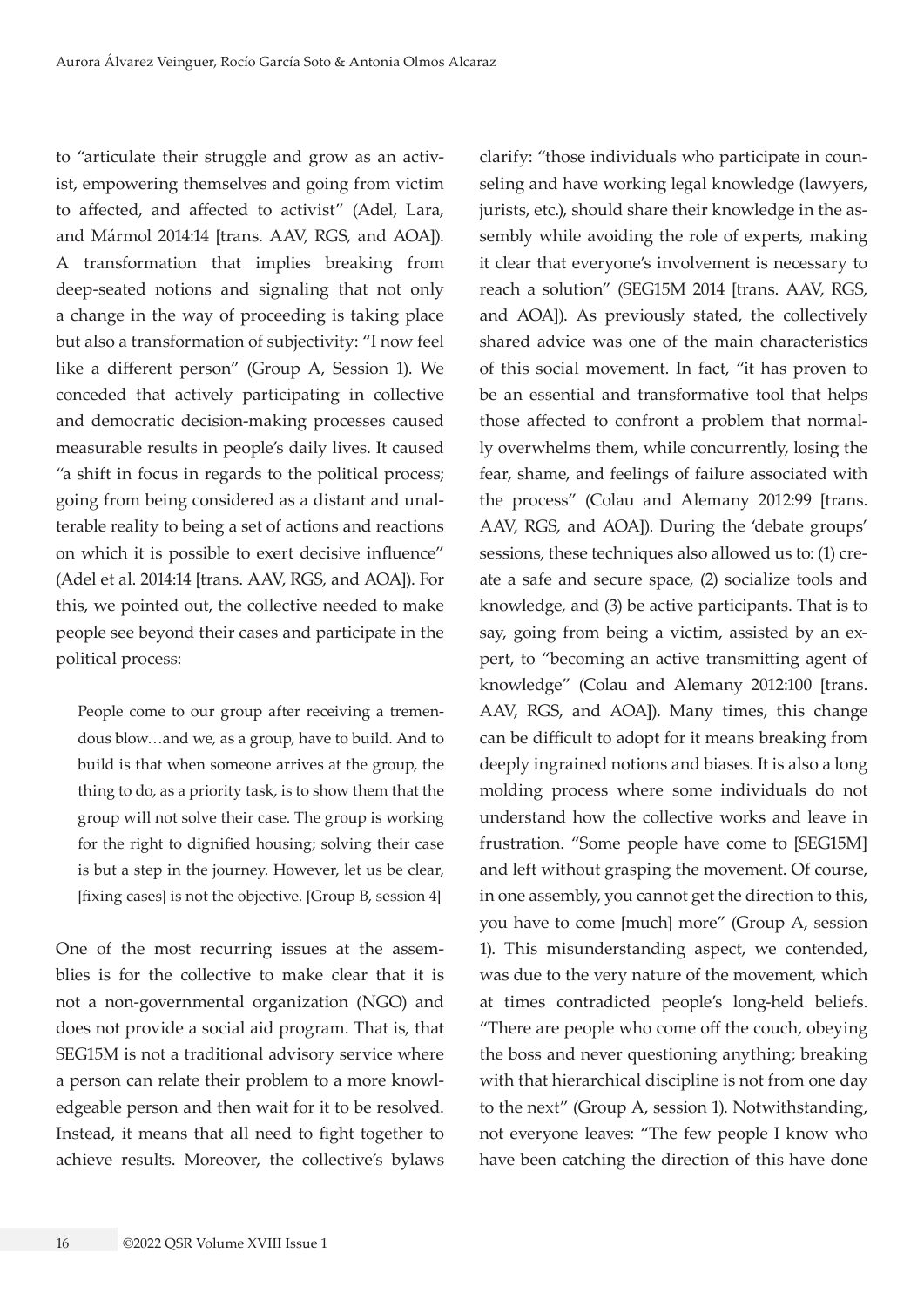so because of that collective learning of knowing, being able, deciding what to do, and to debate has been an education, done little by little, in a you-toyou or you-with-another dialogue" (Group A, session 2).

The collective works as both a space for mutual aid meetings and as a politicization learning in which anyone can help or be helped. In some 'debate group' sessions, we remembered how at the beginning of the collective, none of the members knew about mortgages or how to negotiate with financial institutions. "It was there that we realized that if you learn tools, learn knowledge, and you're collectively together with people, you can achieve many things. Those first examples were very valuable to continue" (Group A, session 1). For this reason, one of SEG15M's objectives was to obtain broader and deeper participation of those who pass through it. "Big or small, everything is useful" (Group C, session 2).

Participation was necessary not only of those who were able to and could dedicate a lot of time but also of those who did not. It was here where a question of how to improve the collective surfaced: How do we get new arrivals at SEG15M to stay and assume responsibilities? How do we transform those affected into activists? We began by inverting the line of reasoning by asking not just about why people were leaving SEG15M but also what was being done by the group so that these people did not stay:

The problem is that when people don't participate, we look too much at each other and not enough at what we're doing ourselves. If we don't even know how to hold a meeting and talk about what we need to talk about…What can we demand of a new arrival? To be more than you? It's impossible. We cannot grow by hoping that others come with the desire to make the revolution. [Group A, session 3]

From this diagnosis, we reflected on concrete proposals that would reverse the situation. The first of these dealt with how to improve the reception of newcomers:

The first thing the assembly has to do is to ask how many new cases there are and explain to them how we function; what the assembly consists of and how it will be held. That takes time, but you always have to direct the assembly at the new arrivals. Why? Because those of us there already know how we function. [Group A, session 2]

Beyond the reception phase, there was also the listening to consider:

I also believe that people are not being listened to in the manner they should be listened to. Because many times, new people are not allowed to explain themselves. For them, the first day is like a psychological session. You have to let them at least vent some steam. [Group B, session 4]

We all agreed that if the assemblies were more pleasant and efficient, then the attendance would improve. After which, welcoming new arrivals would take prominence. "Listening, respecting them when they cry, and letting them see that [whoever] speaks to them has gone through something similar" (Marin 2013:3 [trans. AAV, RGS, and AOA]).

The second proposal that emerged in the groups dealt with the initial procedure for new cases. Commonly, a new arrival at a SEG15M assembly is assigned to a support group that will accompany them in solving their situation. However, this assistance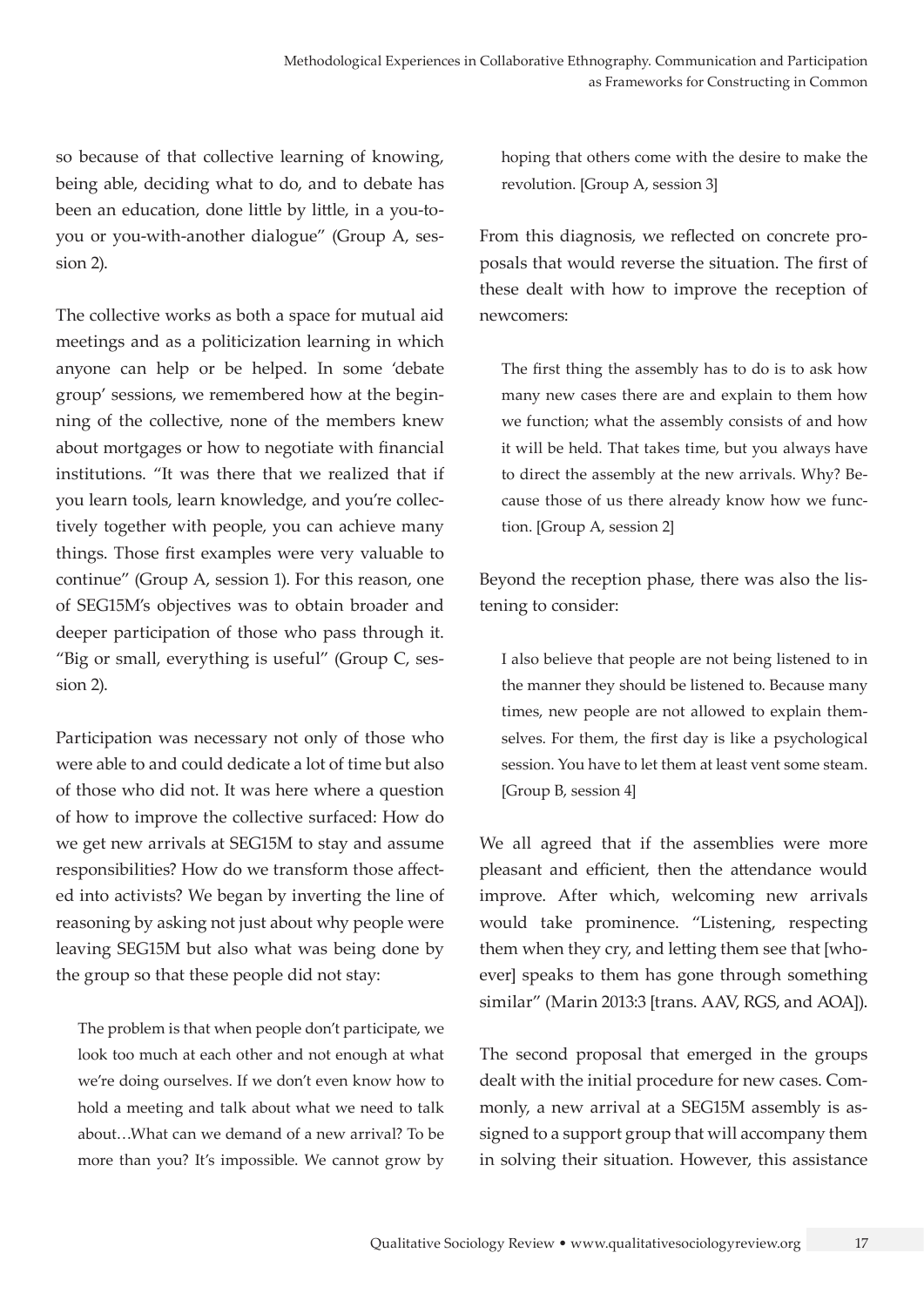was not always done correctly. It was being provided as help and not as an empowering opportunity. "First we have to see where the error is. The mistake is that I helped a person and in the way, I helped them…" (Group A, session 3). We realized that the individuals who had stayed the longest in SEG15M were the ones who took the longest to resolve their case. They had struggled a lot and learned. In contrast, those whose cases were quickly resolved ended up leaving. "That paternalism, that assistance that we give them by doing things for them, solving their problem, makes them feel useless. If they don't feel useful, why are they going to stay? What are they going to do here?" (Group B, session 1). A possible solution was to initiate a mentoring practice by older colleagues for newcomers, lasting two or three months. Such close accompaniment would allow the creation of ties, which will help us see the collective in "a different light and my problem in another way. Whether a person stays or leaves, this is not in the assembly, nor in the formation. It is in the treatment we give to each of those we accompany" (Group A, session 2).

The third proposal dealt with the various tasks performed in the collective. For many, SEG15M would become a family, one that endures and always has tasks to do. We reasoned that for the community in which, and for which, it struggles to flourish, each person needed to contribute their knowledge. A principal problem of this was that new arrivals did not know what could be done. Coupled with the sheltering assistance that sometimes occurred, it led to newcomers feeling useless. A female colleague suggested making a list of tasks that could be carried out within the group. By "communicating our interests and strengths, as well as our doubts, we can find the best way to participate in one's interest" (PAH Vellekas 2016:4 [trans. AAV, RGS, and AOA]).

"There are thousands of things and many ways to collaborate, but something should be created to keep him there and for people to know what the tasks are" (Group B, session 2). It was furthered that there should also be a rotation of tasks so as not to rank them:

If at a certain moment, someone important from the collective, one who has been involved the longest, says, "I'll clean with you, I'll sign up!" that elevates it, and it doesn't come across as someone who doesn't know what they're doing. You're honoring it. How do you then tell someone that his work is marvelous if nobody wants it and the same person always does it? [Group B, session 2]

Having analyzed the different aspects of the group participation dynamics, their implications, and meanings for SEG15M, as well as how the 'debate groups' outlined the 'whats' of the research, we shall next reflect on the second crucial element, to communicate.

### **Communicate: A Bi-Directional Process of Inward and Outward**

One of the collective's main accomplishments along with the rest of the movements' fighting for housing rights—has been to supplant the discourse that blamed the victims for their situations and evictions, telling them that they had "lived beyond their means" (Suárez 2014:85 [trans. AAV, RGS, and AOA]), for holding the banks and governments accountable for promoting the housing bubble, over-indebtedness, and for approving unfair laws. This accomplishment has been possible, in part, by its multiple communicative practices. We will focus more on the external communication of SEG15M, noting that the collective's internal communication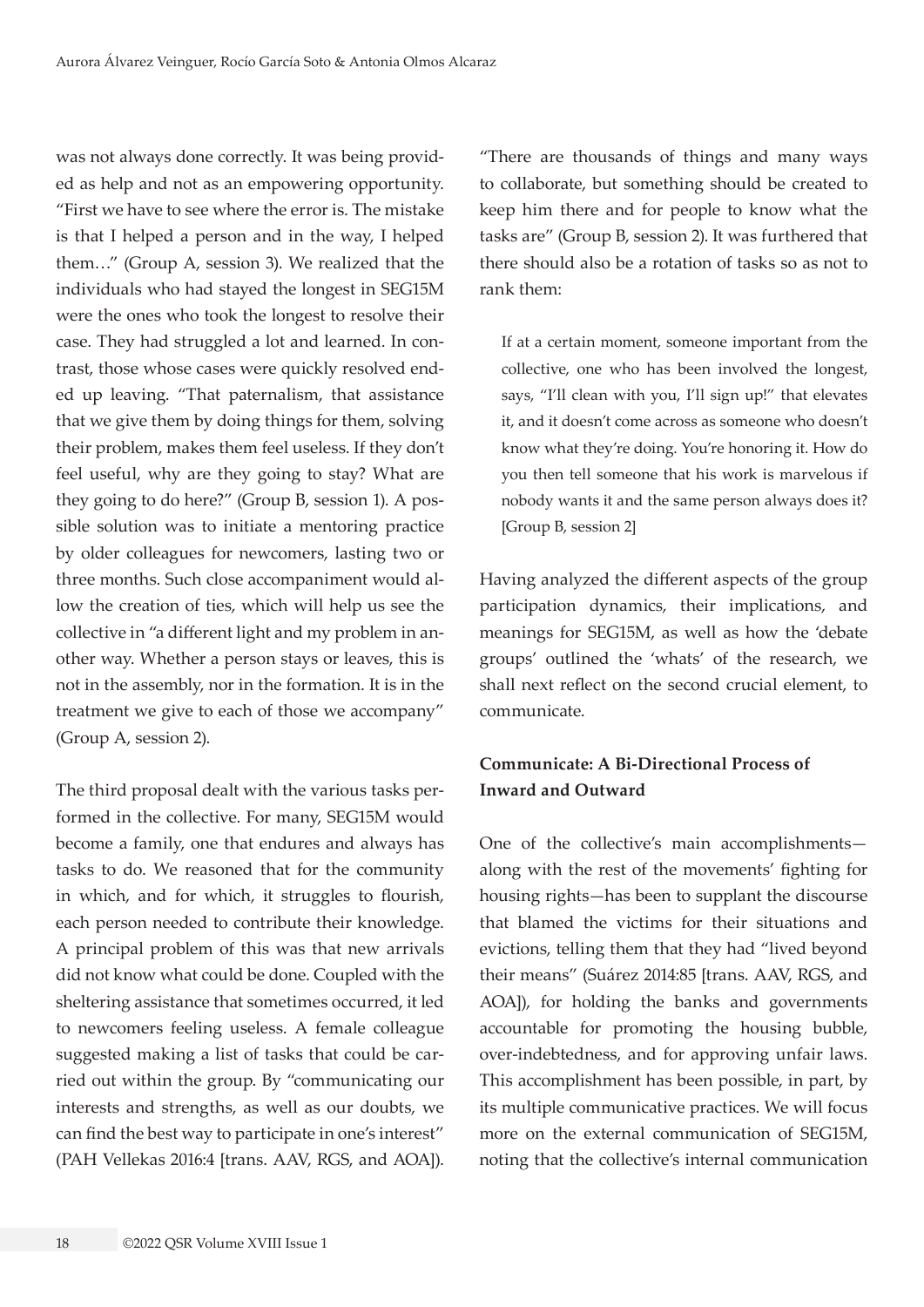was fundamental and efficient in mobilizing people. Once again, group assemblies are a positive example of spaces where everyone was invited to participate and exchange their knowledge, as well as being instances of active communication.

One of the aspects debated the most during the 'debate groups' had to do with communication between the movement and other social agents. Social communication, the way in which Stop Evictions communicated with society, and in turn, how it viewed and acted towards the collective itself, emerged as one of the main difficulties for the group. "People don't know what SEG15M is, nor how it functions nor how it is…There's very little information outside" (Group C, session 1). However, this was not exclusively a fault of their own. "For a long time, the mortgage drama faced by hundreds of thousands of families didn't resonate in the media to the proportion of the problem" (Colau and Alemany 2012:163 [trans. AAV, RGS, and AOA]). Thousands of families lived silenced and in solitude. It was a drama that did not transcend into the public dialogue, an opaqueness due to unawareness. We shared that for many, before joining the group, SEG15M seemed like a group of "squatters, with nothing else to lose" (Group C, session 1). "Everything with long hair and dog" (Group C, session 1).

To reverse the obscurity, SEG15M began a weekly and public class-action claim against and in front of financial institutions. These demonstrations and mobilizations were established to not only "publicly expose who the culprits were but, above all, to start a process of blamelessness" (Adel et al. 2014:10 [trans. AAV, RGS, and AOA]) for the families who were experiencing evictions, defaults on mortgages or rents, and occupational scenarios.

The 'debate groups' reasoned that although the solutions to the evictions lay in the domain of institutional policy, it was still fundamental to carry out direct public actions. This was an assertion that "the affected cannot sit idly dreaming of new legislation" (Huerga 2015:62 [trans. AAV, RGS, and AOA]). The group's action protests were principally two: the aforementioned public protest against the banking organizations and the halting of evictions. The action of meeting at the bank's door with other affected people was designed to force collective bargaining. It is a tool to put pressure that also "pretends to generate social support by publicly showing the bank's unfair, immoral, and dishonest practices" (Colau and Alemany 2012:203 [trans. AAV, RGS, and AOA]). In some of the debate sessions, it was recognized that due to new arrivals not possessing previous demonstration experience, which at times generated fear or misgivings, the group needed to "encourage people to take actions…we have to awaken that feeling of solidarity because we cannot compel anyone" (Group C, session 4).

The halting of evictions is another demand practice used by the collective. It is an act of civil disobedience by peacefully intervening with people at the door of the affected house, defying court orders. This type of action conforms to the collective's public image, hence, its name. This act of disobedience "shelters itself in a superior jurisdiction, which the Spanish state systematically violates, human rights" (Colau and Alemany 2012:124 [trans. AAV, RGS, and AOA]). We reflected that many people at SEG15M did not know or were unclear on what civil disobedience was and had never thought of practicing it. Moreover, we deliberated on how the perception of civil disobedience still varied after having the option of participating in one. Now, many see it as "a normal practice and as a moral obligation before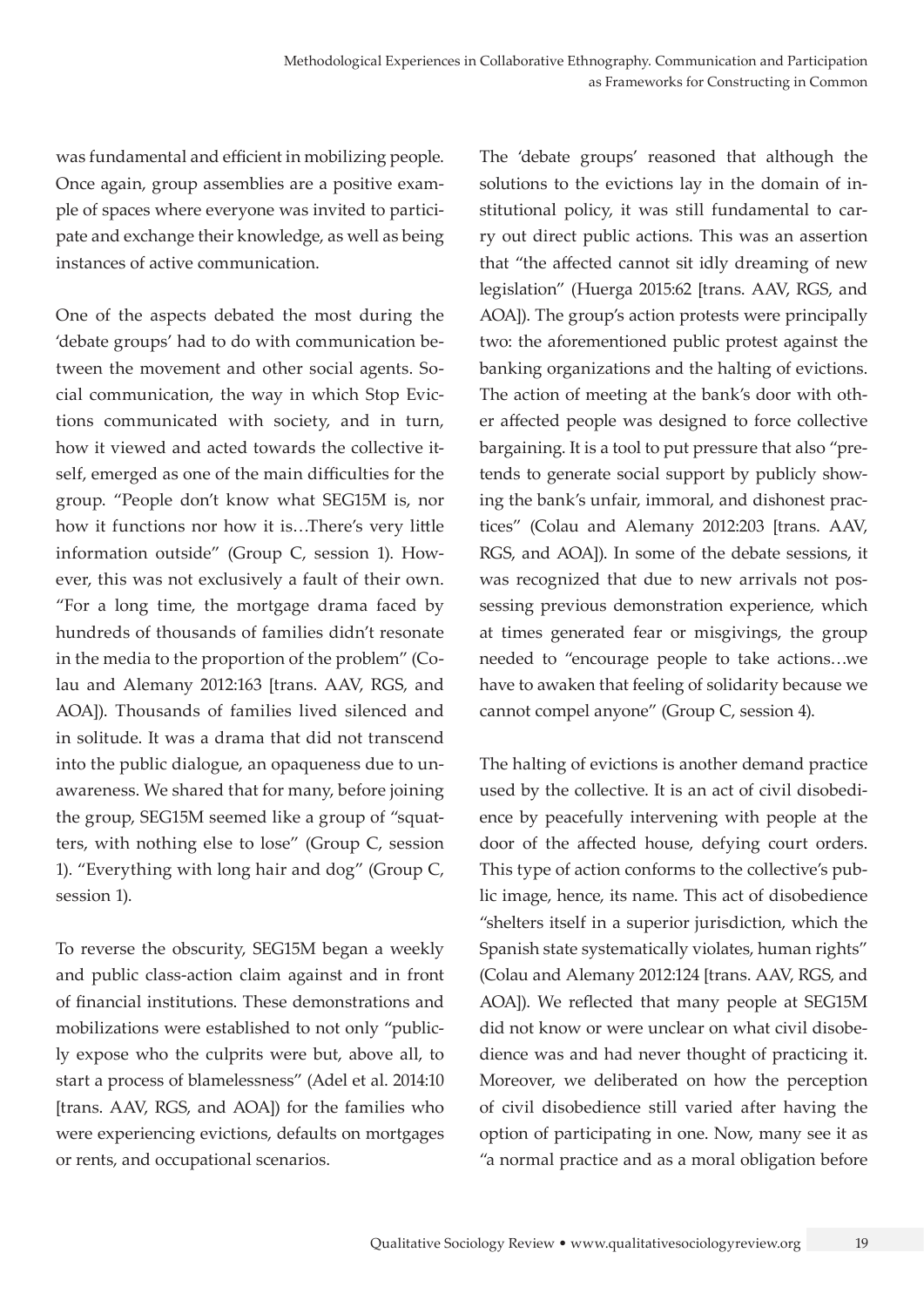an unjust law" (Mir et al. 2013:58 [trans. AAV, RGS, and AOA]).

Even though SEG15M used these two aforementioned advocacy strategies to give itself visibility, the 'debate groups' countered that it was not enough and that it was necessary to go further to try to occupy both the media and the public space. On the one hand, we needed to appear on the streets in various ways, differently than before, and go beyond the weekly action meetings. "One thing that worked well that I no longer see being done was going to schools and street markets. You talked to people, and it worked...even in the neighborhood squares" (Group B, session 3). Many times, people believe that the collective only focuses on stopping evictions, and it needed to explain that it was more than that, that anyone could join and not just those in need of foreclosure help. Another proposal was:

To commandeer a central spot and start talking with people that this exists [the collective]. Because there are more people than we think who are silenced and don't know what we do…or make a large assembly, each of us with our folding chairs gets together in a central location and conducts our assembly there. Take our megaphone, t-shirts, and make ourselves known. The same that we do here [in the collective], but there. [Group C, session 1]

We also noted the importance of not only demonstrating how SEG15M works but also of showcasing the movement's victories and achievements; the cases in which people solved their housing issues:

One way to attract, and make this attractive is to run a mega marketing campaign…What you have to do here is to make people tell their problems and what steps they took to solve them, with videos in a documentary style. It's important to show that people have solved their own problems. [Group C, session 2]

Another issue deliberated on was the tone in which said actions would be implemented. As a group, we ultimately chose to promote festive strategies, as they were at the start of the collective. It was something that surprised people, considering the pressing issue. More importantly, it attracted newcomers to activism. Dancing, singing, or laughing also helps to "promote an image of the affected that is contrary to that of victims" (Sanz 2017:2 [trans. AAV, RGS, and AOA]). Finally, we pointed out that we needed to develop other communicative strategies as entertainment—to create events and fun products that infectiously and subtly engage people alike. "We could do a karaoke at the door of the bank, inviting people to sing with us" (Group C, session 4).

As one can see, the analysis that is done by the group about the forms and needs to communicate more and differently makes it a central key aspect of the operational dynamics of SEG15M. Its emergence, along with the previously analyzed participation, became a topic of great interest in the 'debate groups.' It entailed a decisive element for the collective construction of the research project. At its center were other ways of doing ethnography. Through alternative forms of participating and communicating, different ways of storytelling and conducting research began to take shape. The transmedia project and the radio soap opera were not born in the investigator's work desk but rather emerged from the 'debates groups' where there was a need to communicate and participate differently. This concern also directly questioned those of us who have dedicated ourselves to ethnographic research since we have been reflecting and writing on the need of deploy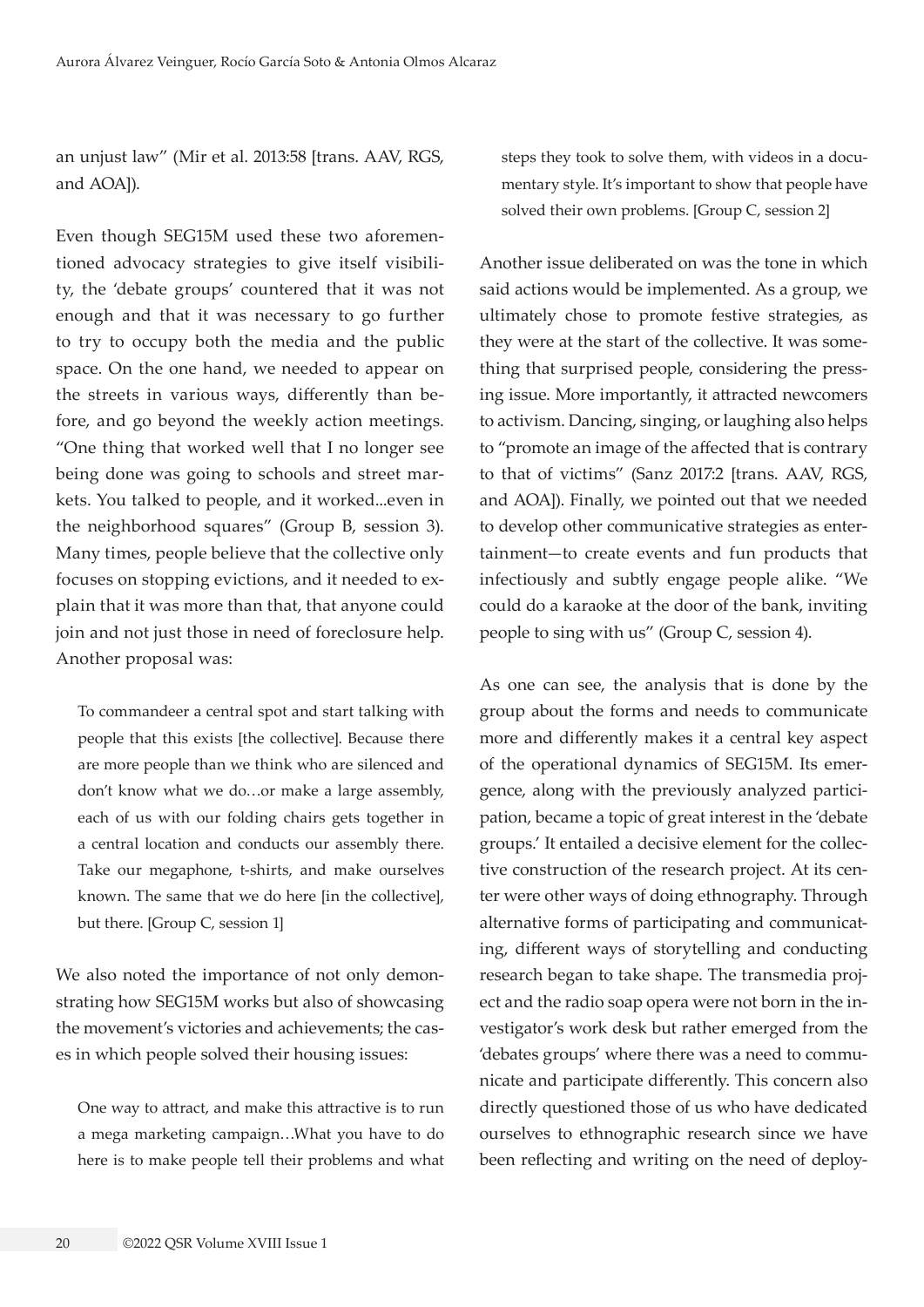ing other forms of research. In this perspective, the 'whats' and 'hows' have developed hand in hand.

# **In Closing. To Participate and to Communicate: Framing the 'Whats' and 'Hows'**

At the methodological level, to participate and communicate have been the two frameworks on which the entire active listening process is based, as exhibited by the 'debate groups.' Faced with the act of 'grasping' lectures and narratives produced by the 'debate groups,' we became interested in the production of knowledge in all directions and did not just experiment through a specific investigative process but also deploying learning in common with all the various parts involved, from the 'whats' to the 'hows.'

In the dimension of the 'whats' and 'hows' of participating, it has been a collective affirmation of commitment and willingness to be involved against a solitary struggle: to participate, get involved, and commit with the understanding that "being is with the others" (Garcés 2009 [trans. AAV, RGS, and AOA]). Communicating was understood as a bidirectional process towards the interior of the group and outwards. Firstly, inward to its less involved and committed members. Secondly, an intragroup communication that is part of the 'debate groups.' Thirdly, to communicate to connect from the SEG15M collective to the city in which the movement takes place, converting themselves into producers and representatives, not consumers of the collective's content. To participate and communicate have emerged as two pillars of the practice of politicizing the suffering (Fernández-Savater 2008; Álvarez Veinguer and Sebastiani 2019), as well as being artifacts of shared construction. A leitmotif of the 'debate groups' bor-

rowed from Marina Garcé's (2009 [trans. AAV, RGS, and AOA]) series of questions: "How can one be in the world, involving oneself beyond the roles of viewers and consumers? What does it mean to intervene? How to disassociate from being a spectator and actively make the world instead of consuming its objects and experiences?" Further still, "How do you activate civic engagement?" (Garcés 2012 [trans. AAV, RGS, and AOA]).

Returning to our starting point, the 'debate groups' were deployed to collectively define what we wanted to investigate—a collective process within a movement that fights for the right to decent housing; while placing in the center of the questions and objectives of the research, the will to influence, intervene and transform the world we inhabit (Freire 1970; Fals Borda 1986; Santos 2019). All the while, appealing to the ethical-epistemological responsibility of research. The 'whats' were not born as purely intellectual questions, artificially manufactured on the investigator's 'desk work.' They were built in an artisanal way (Santos 2019), slowly and calmly from the group's discomforts and feelings, as enunciated and transmitted in long listening sessions. This process radically transformed the traditional formulation of the 'whats' and the initial investigative queries to meet the demands of the group undergoing a collaborative ethnography. All to leave behind the operational scenario of academic or militant research (Hale 2008).

After this investigative year-long process, we started a transmedia project to abridge the revolving pillars of participation and communication.<sup>16</sup> We learned to make and produce videos, an image bank and

<sup>&</sup>lt;sup>16</sup> A creative and collaborative story made up of several others, where anyone can contribute through what they know or want.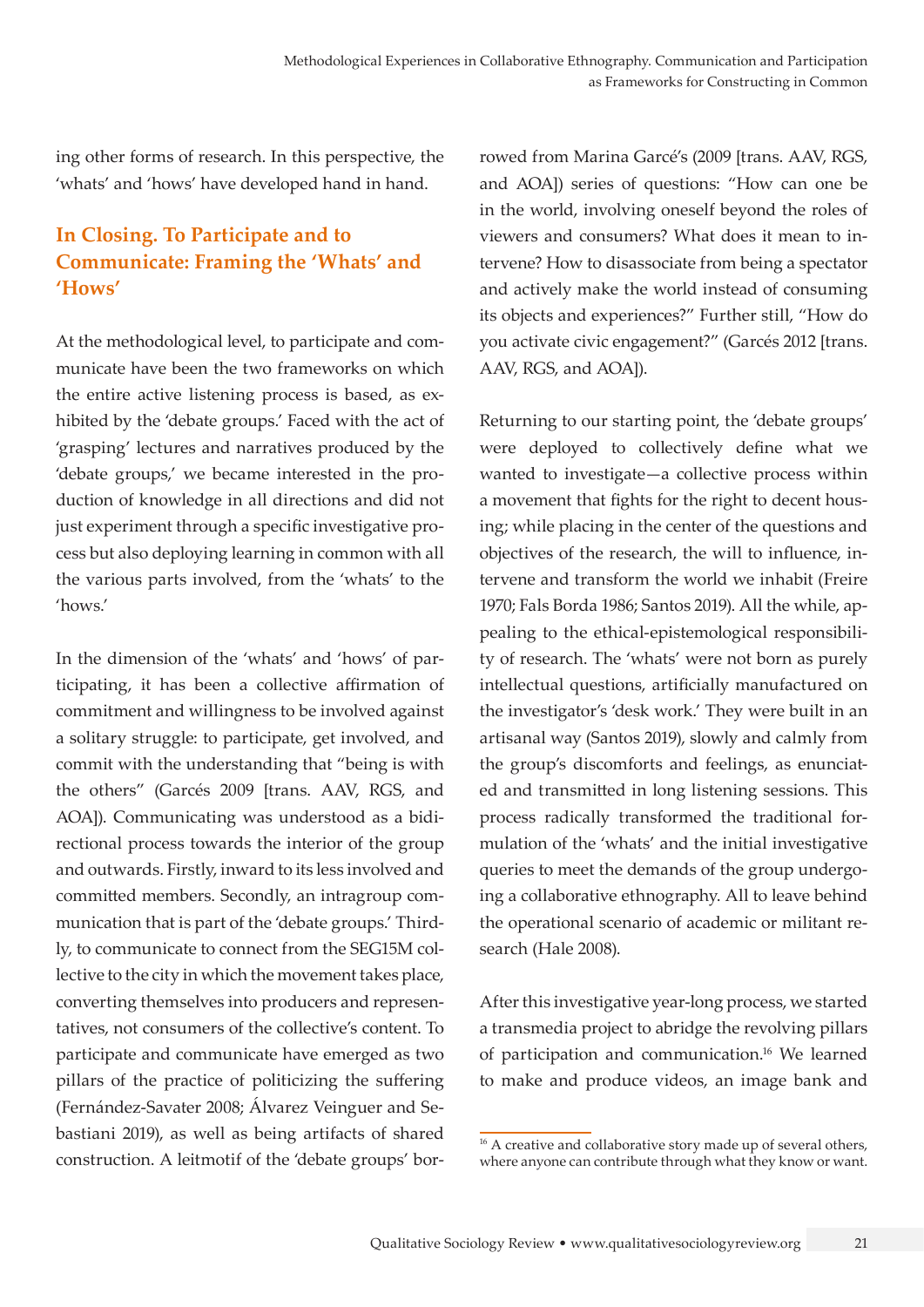express ourselves in a new visual language while navigating through all the created material. At the methodological level, we deemed it important to deconstruct the academic literature (Santos 2019) and experiment with alternative ways of visually summarizing the collectively-lived experiences (Gray et al. 2020). It was no small feat to stop passively consuming audiovisual products and collectively and collaboratively produce one. We understood that as it had occurred in the 'debate groups,' the politicization of suffering and the processes of political arrangements would require contrasting forms of conducting and presenting research (Álvarez Veinguer and Sebastiani 2019).

The first product was a promotional video encapsulating the movement.<sup>17</sup> We also produced a video of a 'reporter on the street' asking passerby's opinions and knowledge about evictions, their numbers in Granada and Andalusia, and about the Stop Evictions movements.18 In the summer of 2018, we started working on a radio soap opera because we decided to draw on the communal narratives to experiment with other types of registers and uncommon grammars in an academic context (Simon, Bibeau, and Villada 2003).19 Following ethnographic fictions as a methodology, it allowed us to construct reality-based narratives, written as a tale or story. This creative product of fiction, that incorporated memory, research, and imagination, has enormous potential because it transforms

individual experiences into a commonly constructed plot. A fictional account that begins in the first person ('I'), coupled with the groups' lived experiences, is then transposed to other ways of storytelling, self-reflection, and analysis on each one of the narratives being constructed (LaMarre and Rice 2016).

The radio soap opera, as a means to communicate and participate, is a product that allows us to directly address both pillars at the intra- and inter-group level. Further still, via fiction, it can directly connect the experiences of the affected people with the listeners. For over a year, it has been allowing the building of connections and affections in each of the weekly meetings. This is a type of communal engagement, drawn from stories we like to share. It is a wishful space that exceeds and binds us with what affects the group, from the joy, laughter, and fears, to the creative imaginative moments, politicizing the actions of communication, and participation from shared narratives.

There is no single way of understanding and practicing collaborative ethnography, and in the last decade, several genealogies underline this (Álvarez Veinguer, Arribas, and Dietz 2020). Throughout our co-research process with SEG15M (which began 6 years ago), we have focused our interest on constructing the research in common (the research questions, as well as the methodological approach), adapting ourselves at all times to the group, its characteristics, and its interests. This has implied recognizing other know-how (beyond scientific and expert knowledge) and seeking other ways of incorporating the centrality of the group and the production of knowledge in common. In our case, instead of the individual as the main actor of the research—the central producer of knowledge—we assumed co-research as a horizon that has enabled another way of constructing social

<sup>17</sup> See: https://www.youtube.com/watch?v=9X905BLSYUg&feature=emb\_title.

<sup>18</sup> See: [https://afectadosporlahipotecagranada.com/reporteros-y-re](https://afectadosporlahipotecagranada.com/reporteros-y-reporteras-stop-desahucios-granada-15m/?fbclid=IwAR2OXkRbdkvM8wkNCTLPH5ubiTM9KhFBtwCboIO0-YM61sxf2EtNS08Azsw)[porteras-stop-desahucios-granada-15m/?fbclid=IwAR2OXkRbd](https://afectadosporlahipotecagranada.com/reporteros-y-reporteras-stop-desahucios-granada-15m/?fbclid=IwAR2OXkRbdkvM8wkNCTLPH5ubiTM9KhFBtwCboIO0-YM61sxf2EtNS08Azsw)[kvM8wkNCTLPH5ubiTM9KhFBtwCboIO0-YM61sxf2EtNS08Azsw](https://afectadosporlahipotecagranada.com/reporteros-y-reporteras-stop-desahucios-granada-15m/?fbclid=IwAR2OXkRbdkvM8wkNCTLPH5ubiTM9KhFBtwCboIO0-YM61sxf2EtNS08Azsw). <sup>19</sup> In June 2018, we organized a course on community narratives within the framework of our project. It was taught by colleagues from the New York team: Angel Luis Lara, professor at SUNY and professional screenwriter, and some colleagues who were producing a radio soap opera in New York on the life experiences of Mexican migrant women in the US.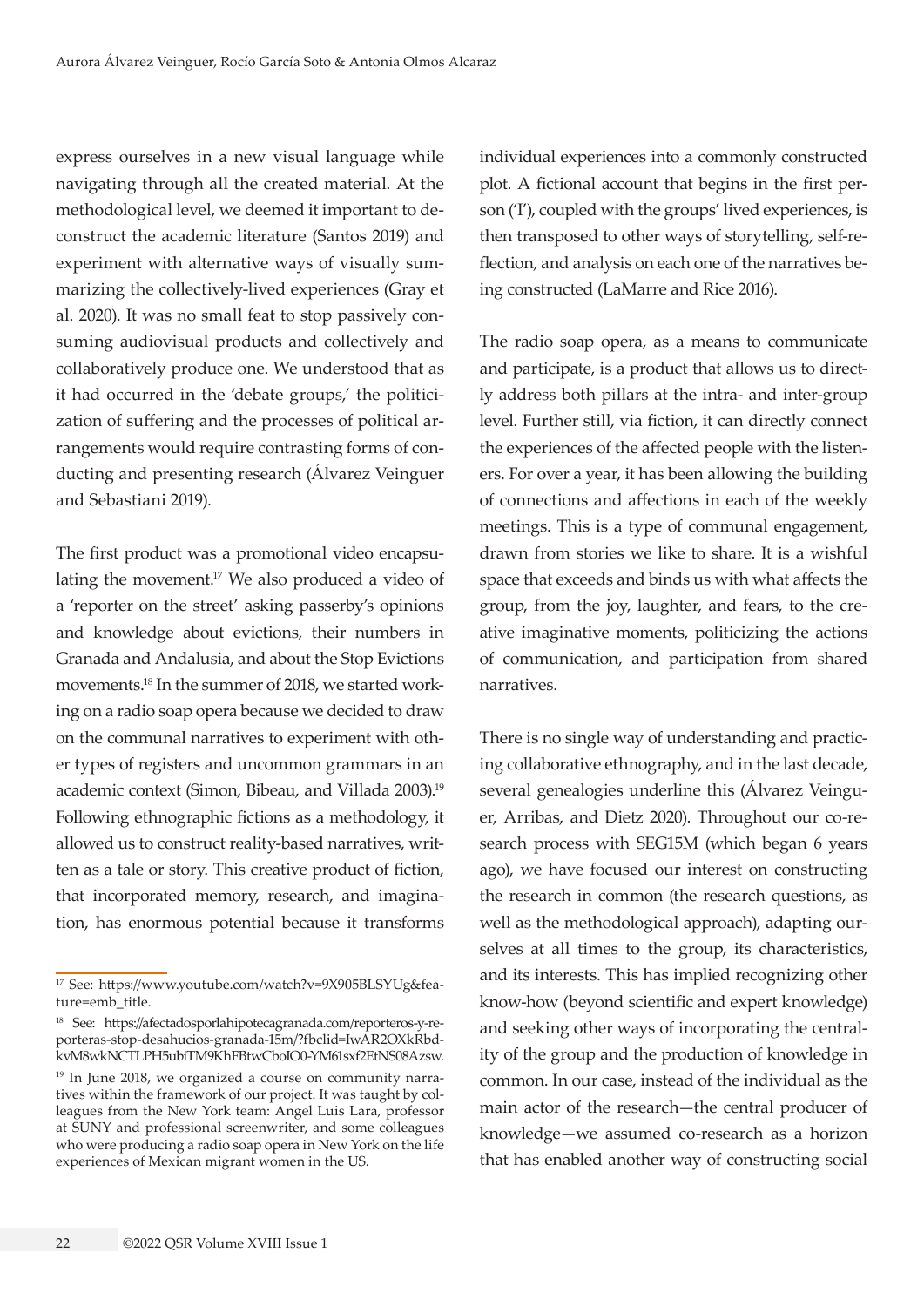research. In our experience, this has meant a substantial change in the traditional logic of who formulates the research questions, how the methodology and techniques to be applied are decided since we have tried to decentralize the researcher—to build the process of co-research from the 'debate groups.' This has involved two major changes, as we have been pointing out in this paper: (i) on the one hand, the research questions have not been formulated by the university researcher, but collectively, through a long process of listening through the 'debate groups'; (ii) on the other hand, it has also allowed the building of a solid link between the people who have participated in the process. The work developed since 2018 in the radio soap opera has evidenced a strong commitment and enormous level of responsibility that everyone has assumed and manifested both with the process and with the product, an engagement that we had not been able to detect and perceive in more traditional research experiences. All the people have been linked amazingly with something that they have verbalized and felt like their own (not as something foreign and imposed), because it went through them and affected them, and it is being built collectively.

### **Acknowledgments**

We thank everyone who participated in the project, especially the people from Stop Evictions Granada 15M Movement (SEG15M).

This research received financial support from the project I+D+I "Emerging processes and communal agencies: the praxis of collaborative social research and new forms of political subjectivation," of the State Program for the Promotion of Scientific and Technical Research of Excellence, financed by the Ministry of Economy and Competitiveness of the Spanish Government (Reference: CSO2014-56960-P). The project was finalized in December 2018.

### **References**

AA.VV. 2016. *Archivo 15M Granada* [*15M Granada Archive*]. Granada: 15-M de Granada.

Adel, Miquel, Anna Lara, and Elvi Mármol. 2014. "La PAH: origen, evolución y rumbo [The PAH: Origin, Evolution, and Direction]." *Anuario de Movimientos Sociales* 2013:1-20. Retrieved April 28, 2021 ([http://fundacionbetiko.org/wp-content/up](http://fundacionbetiko.org/wp-content/uploads/2014/02/La-PAH.-Origen-evoluci%C3%B3n-y-rumbo.pdf)[loads/2014/02/La-PAH.-Origen-evoluci%C3%B3n-y-rumbo.pdf\)](http://fundacionbetiko.org/wp-content/uploads/2014/02/La-PAH.-Origen-evoluci%C3%B3n-y-rumbo.pdf).

Álvarez Veinguer, Aurora and Antonia Olmos Alcaraz. 2020. "Desplegando dispositivos de escucha en una etnografía colaborativa. Los grupos de debate como situaciones instituyentes [Deploying Listening Devices in a Collaborative Ethnography. Discussion Groups as Instituting Situations]." Pp. 113-143 in *Investigaciones en movimiento: etnografías colaborativas, feministas y decoloniales* [*Research in Movement: Collaborative, Feminist,*  *and Decolonial Ethnographies*], edited by A. Álvarez Veinguer, A. Arribas Lozano, and G. Dietz. Buenos Aires: CLACSO. Retrieved March 29, 2021 ([http://biblioteca.clacso.edu.ar/clacso/](http://biblioteca.clacso.edu.ar/clacso/se/20201216092831/Investigaciones-en-movimiento.pdf)) [se/20201216092831/Investigaciones-en-movimiento.pdf\)](http://biblioteca.clacso.edu.ar/clacso/se/20201216092831/Investigaciones-en-movimiento.pdf)).

Álvarez Veinguer, Aurora and Luca Sebastiani. 2019. "Una década de luchas contra los desahucios. De la vergüenza y la soledad a los agenciamientos cotidianos [A Decade of Struggles against Evictions. From the Shame and Loneliness to Daily Agencements]." *Papeles del CEIC* 208:1-19. doi: [https://doi.](https://doi.org/10.1387/pceic.19502) [org/10.1387/pceic.19502.](https://doi.org/10.1387/pceic.19502)

Álvarez Veinguer, Aurora and Luca Sebastiani. 2020. "Habitar la investigación en la universidad neoliberal y eurocentrada: la etnografía colaborativa como apuesta por lo común y la subjetivación política [Inhabiting Research in the Neoliberal and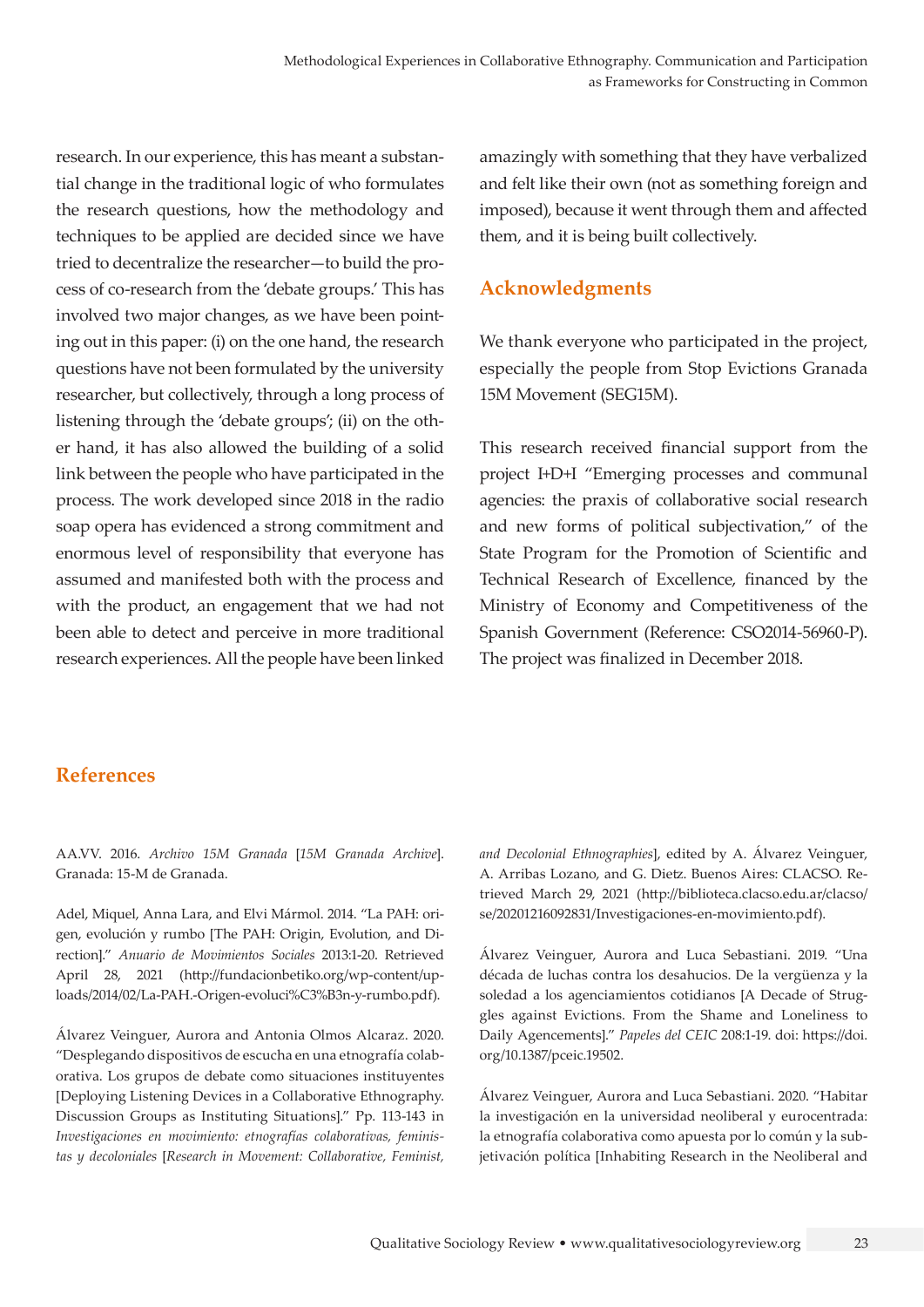Eurocentral University: Collaborative Ethnography as a Bet for the Common and Political Subjectivation]." *AIBR, Revista Iberiamericana de Antropología* 15(2):247-271. doi: [http://doi.](http://doi.org/10.11156/aibr.150204) [org/10.11156/aibr.150204](http://doi.org/10.11156/aibr.150204).

Álvarez Veinguer, Aurora, Alberto Arribas, and Gunther Dietz. 2020*. Investigaciones en movimiento. Etnografías colaborativas, feministas y decoloniales* [*Research in Movement: Collaborative, Feminist, and Decolonial Ethnographies*]. Buenos Aires: CLACSO.

Álvarez, Eva, Patrik Zapata, and María José Zapata. 2014. "Stop the Evictions! The Diffusion of Networked Social Movements and the Emergence of a Hybrid Space: The Case of the Spanish Mortgage Victims Group." *Working Paper Series-School of Public Administration (GU*). Retrieved April 28, 2021 ([http://gup.ub.gu.](http://gup.ub.gu.se/records/fulltext/206630/206630.pdf) [se/records/fulltext/206630/206630.pdf\)](http://gup.ub.gu.se/records/fulltext/206630/206630.pdf).

Álvarez Veinguer, Aurora et al. 2016. "Experiencias en construcción: investigación social colaborativa con el colectivo Stop Desahucios 15M Granada y la PAH de Barcelona [Experiences under Construction: Collaborative Social Research with the Collective Stop Desahucios 15M Granada and the PAH of Barcelona]." *Congreso Internacional Contested Cities*, Madrid.

Arribas, Alberto. 2015. "Antropología colaborativa y movimientos sociales: construyendo ensamblajes virtuosos entre sujetos en proceso [Collaborative Anthropology and Social Movements: Building Virtuous Assemblages between Subjects in Process]." *Ankulegi* 19:59-73. Retrieved April 28, 2021 ([https://aldizkaria.](https://aldizkaria.ankulegi.org/index.php/ankulegi/article/view/77/187) [ankulegi.org/index.php/ankulegi/article/view/77/187](https://aldizkaria.ankulegi.org/index.php/ankulegi/article/view/77/187)).

Asociación Pro Derechos Humanos Andaluza [APDHA]. 2019. *El 60% de los desahucios en Andalucía son por impago de alquiler* [*60% of Evictions in Andalusia Are for Non-Payment of Rent*]. Retrieved April 28, 2021 ([https://www.apdha.org/60-por-cien](https://www.apdha.org/60-por-ciento-desahucios-andalucia-impago-alquiler/)[to-desahucios-andalucia-impago-alquiler/\)](https://www.apdha.org/60-por-ciento-desahucios-andalucia-impago-alquiler/).

Bertely, María. 2018. "De la antropología convencional a una praxis comprometida [From Conventional Anthropology to Engaged Praxis]." Pp. 225-252 in *Prácticas otras de conocimiento(s). Entre crisis, entre guerras* [*Other Practices of Knowledge(s). Between Crises, between Wars*], vol. I, edited by X. Leyva al. Buenos Aires: CLACSO.

Colau, Ada and Adrià Alemany. 2012. *Vidas hipotecadas. De la burbuja inmobiliaria al derecho a la vivienda* [*Mortgaged Lives. From the Real Estate Bubble to the Right to Housing*]. Barcelona: Cuadrilátero de libros.

Colau, Ada and Adrià Alemany. 2013. *¡Sí se puede! Crónica de una pequeña gran victoria* [*Yes We Can! Chronicle of a Small Victory*]. Barcelona: Ediciones Destino.

Consejo General del Poder Judicial [CGPJ]. 2019. *Datos sobre el efecto de la crisis en los órganos judiciales. Madrid: Consejo General del Poder Judicial* [*Data on the Effect of the Crisis on Judicial Bodies. Madrid: General Council of the Judiciary*]. Retrieved April 28, 2021 ([http://www.poderjudicial.es/cgpj/es/Temas/Estadisti](http://www.poderjudicial.es/cgpj/es/Temas/Estadistica-Judicial/Estudios-e-Informes/Efecto-de-la-Crisis-en-los-organos-judiciales/)[ca-Judicial/Estudios-e-Informes/Efecto-de-la-Crisis-en-los-or](http://www.poderjudicial.es/cgpj/es/Temas/Estadistica-Judicial/Estudios-e-Informes/Efecto-de-la-Crisis-en-los-organos-judiciales/)[ganos-judiciales/\)](http://www.poderjudicial.es/cgpj/es/Temas/Estadistica-Judicial/Estudios-e-Informes/Efecto-de-la-Crisis-en-los-organos-judiciales/).

Dietz, Gunther and Aurora Álvarez Veinguer. 2014. "Reflexividad, interpretación y colaboración en etnografía: un ejemplo desde la antropología de la educación [Reflexivity, Interpretation, and Collaboration in Ethnography: An Example from the Anthropology of Education]." Pp. 55-89 in *La etnografía y el trabajo de campo en las ciencias sociales* [*Ethnography and Fieldwork in the Social Sciences*], edited by C. Oehmichen Bazán. México: UNAM.

Domínguez, Mario and Andrés Dávila. 2008. "La Práctica conversacional del grupo de discusión: jóvenes, ciudadanía y nuevos derechos [The Conversational Practice of the Focus Group: Young People, Citizenship, and New Rights]." Pp. 97-125 in *Estrategias y prácticas cualitativas de investigación social* [*Qualitative Social Research Strategies and Practices*], edited by Á. Gordo and A. Serrano. Madrid: Pearson/Prentice Hall.

Fals Borda, Orlando. 1986. *Conocimiento y poder popular, lecciones con campesinos de Nicaragua, México y Bogotá* [*Knowledge and People's Power: Lessons with Peasants in Nicaragua, Mexico, and Colombia*]. Bogota: Siglo XXI.

Fernández-Savater, Amador. 2008. "Politizar el sufrimiento [Politicize Suffering]." *Minerva* 7:111-112.

Freire, Paulo. 1970. *Pedagogía de los oprimidos* [*Pedagogy of the Oppressed*]. Mexico: Siglo XXI.

Gaja, Fernando. 2015. "Reparar los impactos de la burbuja constructora [Repairing the Impacts of the Housing Bubble]." *Scripta Nova* XIX(517):1-37. Retrieved April 28, 2021 ([https://revistes.](https://revistes.ub.edu/index.php/ScriptaNova/article/view/15121/18324) [ub.edu/index.php/ScriptaNova/article/view/15121/18324](https://revistes.ub.edu/index.php/ScriptaNova/article/view/15121/18324)).

Garcés, Marina. 2009. "Un mundo entre nosotros. La fuerza del anonimato [A World among Us. The Power of Anonymity]." *Revista Espai en Blanc* (5-6). Retrieved April 28, 2021 ([http://es](http://espaienblanc.net/?page_id=448)[paienblanc.net/?page\\_id=448](http://espaienblanc.net/?page_id=448)).

Garcés, Marina. 2012. "Renovar el compromiso [Renewing Commitment]." *Revista Espai en Blanc* (9-10-11). Retrieved April 28, 2021 ([http://espaienblanc.net/?page\\_id=621](http://espaienblanc.net/?page_id=621)).

Gray, Julia et al. 2020. "Knowledge as Embodied, Imaginative, and Foolish Enactment: Exploring Dementia Experiences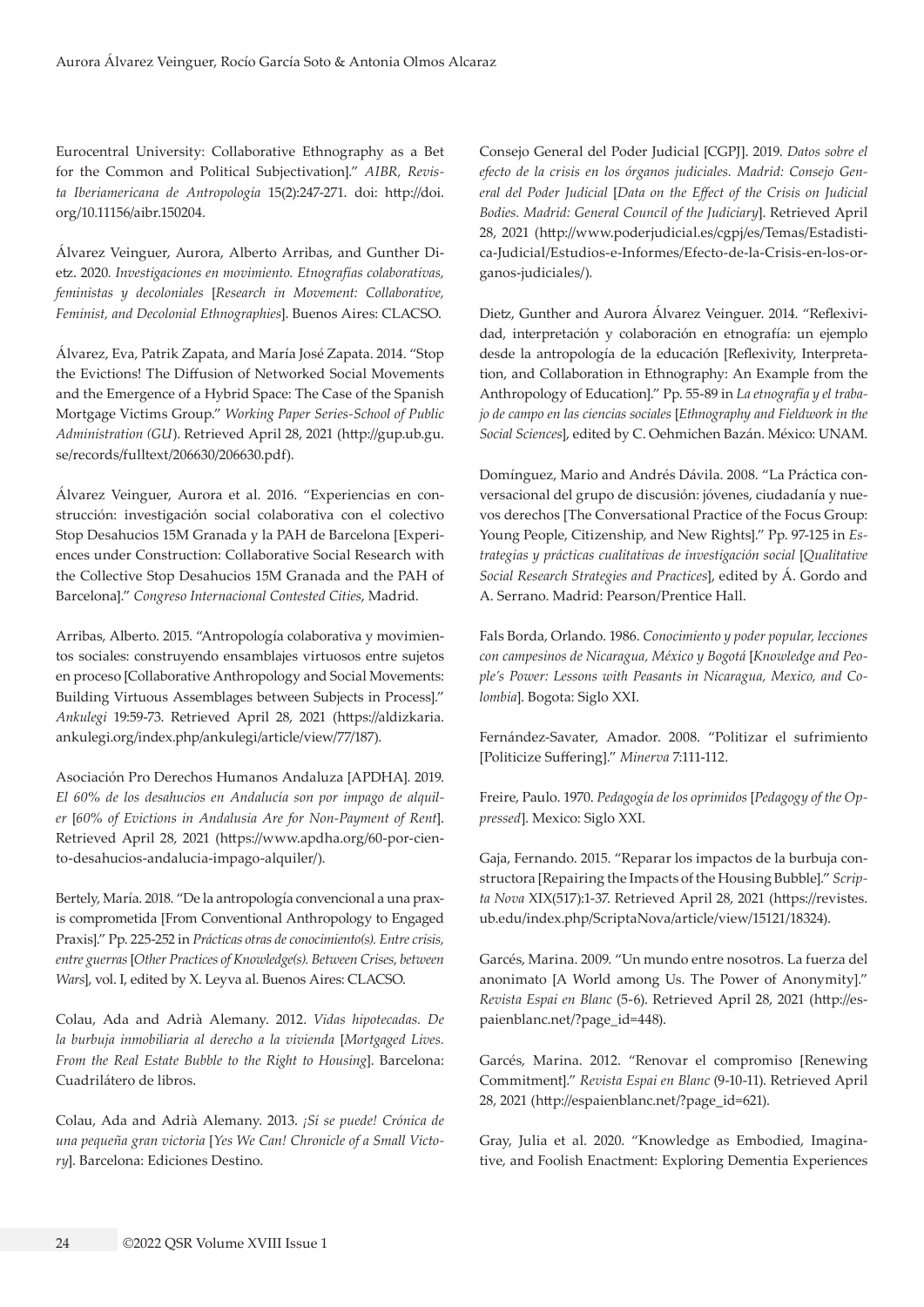through Theatre." *Forum: Qualitative Social Research* 21(3):1-21. doi: https://doi.org/10.17169/fqs-21.3.3444.

Greenwood, Davydd. 2008. "Theoretical Research, Applied Research, and Action Research." Pp. 319-340 in *Engaging Contradictions: Theory, Politics, and Methods of Activist Scholarship*, edited by Ch. Hale. Berkeley, Los Angeles, London: University of California Press.

Gregorio, Carmen. 2019. "Explorar posibilidades y potencialidades de una etnografía feminist [Exploring Possibilities and Potentialities of a Feminist Ethnography]." *Disparidades* 74(1). doi: https://doi.org/10.3989/dra.2019.01.002.01.

Grosfoguel, Ramón. 2016. "Del 'extractivismo económico' al 'extractivismo epistémico' y al 'extractivismo ontológico': una forma destructiva de conocer, ser y estar en el mundo [From 'Economic Extractivism' to 'Epistemical Extractivism' and 'Ontological Extractivism': A Destructive Way to Know, Be, and Behave in the World]." *Tabula Rasa* 24:123-143. Retrieved April 28, 2021 ([http://](http://www.revistatabularasa.org/numero-24/06grosfoguel.pdf) [www.revistatabularasa.org/numero-24/06grosfoguel.pdf\)](http://www.revistatabularasa.org/numero-24/06grosfoguel.pdf).

Hale, Charles. 2008. *Engaging Contradictions. Theory, Politics, and Methods of Activist Scholarship*. Berkeley: University of California Press.

Harding, Sandra. 1993. "Rethinking Standpoint Epistemology: What Is Strong Objectivity?" Pp. 49-82 in *Feminist Epistemologies*, edited by L. Alcoff and E. Potter. New York: Routledge.

Harvey, David and Neil Smith. 2005. *Capital financiero, propiedad inmobiliaria y cultura* [*Financial Capital, Real Estate, and Culture*]. Barcelona: UAB.

Holmes, Douglas and George Marcus. 2008. "Collaboration Today and the Re-Imagination of the Classic Scene of Fieldwork Encounter." *Collaborative Anthropologies* 1:81-101. Retrieved April 28, 2021 (<https://muse.jhu.edu/article/367009/pdf>).

Huerga, Carlos. 2015. "Desde V de Vivienda a la PAH, la lucha por el derecho a la vivienda [From V de Vivienda to the PAH, the Fight for the Right to Housing]." *Viento Sur* 138:57-62. Retrieved April 28, 2021 ([https://vientosur.info/IMG/pdf/VS138\\_C\\_Huerga\\_](https://vientosur.info/IMG/pdf/VS138_C_Huerga_Desde_V_de_Vivienda_a_la_PAH_la_lucha_por_el_derecho_a_la_vivienda.pdf) [Desde\\_V\\_de\\_Vivienda\\_a\\_la\\_PAH\\_la\\_lucha\\_por\\_el\\_derecho\\_a\\_](https://vientosur.info/IMG/pdf/VS138_C_Huerga_Desde_V_de_Vivienda_a_la_PAH_la_lucha_por_el_derecho_a_la_vivienda.pdf) [la\\_vivienda.pdf](https://vientosur.info/IMG/pdf/VS138_C_Huerga_Desde_V_de_Vivienda_a_la_PAH_la_lucha_por_el_derecho_a_la_vivienda.pdf)).

Ibáñez, Jesús. 1979. *Más allá de la sociología. El grupo de discusión: técnica y crítica* [*Beyond Sociology. The Group Discussion: Technique and Critique*]. Madrid: Siglo XXI.

Instituto Nacional Estadística [INE]. 2019. *Tasa de riesgo de pobreza por comunidades autónomas* [*At-Risk-of-Poverty Rate by Au-*

*tonomous Community*]. Retrieved April 28, 2021 ([https://www.](https://www.ine.es/jaxiT3/Datos.htm?t=9963#!tabs-tabla) [ine.es/jaxiT3/Datos.htm?t=9963#!tabs-tabla](https://www.ine.es/jaxiT3/Datos.htm?t=9963#!tabs-tabla)).

Köhler, Axel. 2018. "Acerca de nuestras experiencias de co-teorización [About Our Co-Theorization Experiences]." Pp. 401- 428 in *Prácticas otras de conocimiento(s). Entre crisis, entre guerras*  [*Other Practices of Knowledge(s). Between Crises, between Wars*], vol. I, edited by X. Leyva et al. Buenos Aires: CLACSO.

LaMarre, Andrea and Carla Rice. 2016. "Embodying Critical and Corporeal Methodology: Digital Storytelling with Young Women in Eating Disorder Recovery." *Forum: Qualitative Social Research* 17(2):1-26. doi: <https://doi.org/10.17169/fqs-17.2.2474>.

Lassiter, Luke. 2004. "Collaborative Ethnography." *Anthronotes* 25(1):1-16. doi: <http://dx.doi.org/10.4135/9781526421036766518>.

Lassiter, Luke. 2005. *The Chicago Guide to Collaborative Ethnography*. Chicago: University of Chicago Press.

Leyva, Xochitl. 2018. "¿Academia versus activismo? Repensarnos desde y para la práctica teórico-política [Academia versus Activism? Rethinking Ourselves from and for Political-Theoretical Practice]." Pp. 199-222 in *Prácticas otras de conocimiento(s). Entre crisis, entre guerras. Tomo II* [*Other Practices of Knowledge(s). Between Crises, between Wars*], vol. II, edited by X. Leyva et al. Buenos Aires: CLACSO.

Leyva, Xochitl and Shanon Speed. 2008. "Hacia la investigación descolonizada: nuestra experiencia de co-labor [Towards Decolonized Research: Our Experience of Co-Labor]." Pp. 34-59 in *Gobernar (en) la diversidad: experiencias indígenas desde América Latina. Hacia la investigación de co-labor* [*Governing (in) Diversity: Indigenous Experiences from Latin America. Towards Co-Labor Research*], edited by X. Leyva, B. Araceli, and S. Speed. México: CIESAS, FLACSO Ecuador y FLACSO, Guatemala.

Malo, Marta. 2004. "Prólogo [Foreword]." Pp. 13-40 in *Nociones comunes. Experiencias y ensayos entre investigación y militancia*  [*Common Notions. Experiences and Essays between Research and Militancy*], edited by M. Malo. Madrid: Traficantes de Sueños.

Mangot, Lluís. 2013a. "La PAH. De la Crisis a la Estafa. Del Prozac al Empoderamiento [The PAH. From Crisis to Swindle. From Prozac to Empowerment]." *Clivatge* 2:56-88. Retrieved April 28, 2021 ([https://revistes.ub.edu/index.php/clivatge/article/](https://revistes.ub.edu/index.php/clivatge/article/view/10021) [view/10021](https://revistes.ub.edu/index.php/clivatge/article/view/10021)).

Mangot, Lluís. 2013b. "Cronología: burbuja, crisis y PAH [Chronology: Bubble, Crisis, and PAH]." *Anuari Del Conflicte Social* 3:272- 283. Retrieved April 28, 2021 [\(10.1344/test.acs.2013.3.10338\)](https://revistes.ub.edu/index.php/ACS/article/view/10338).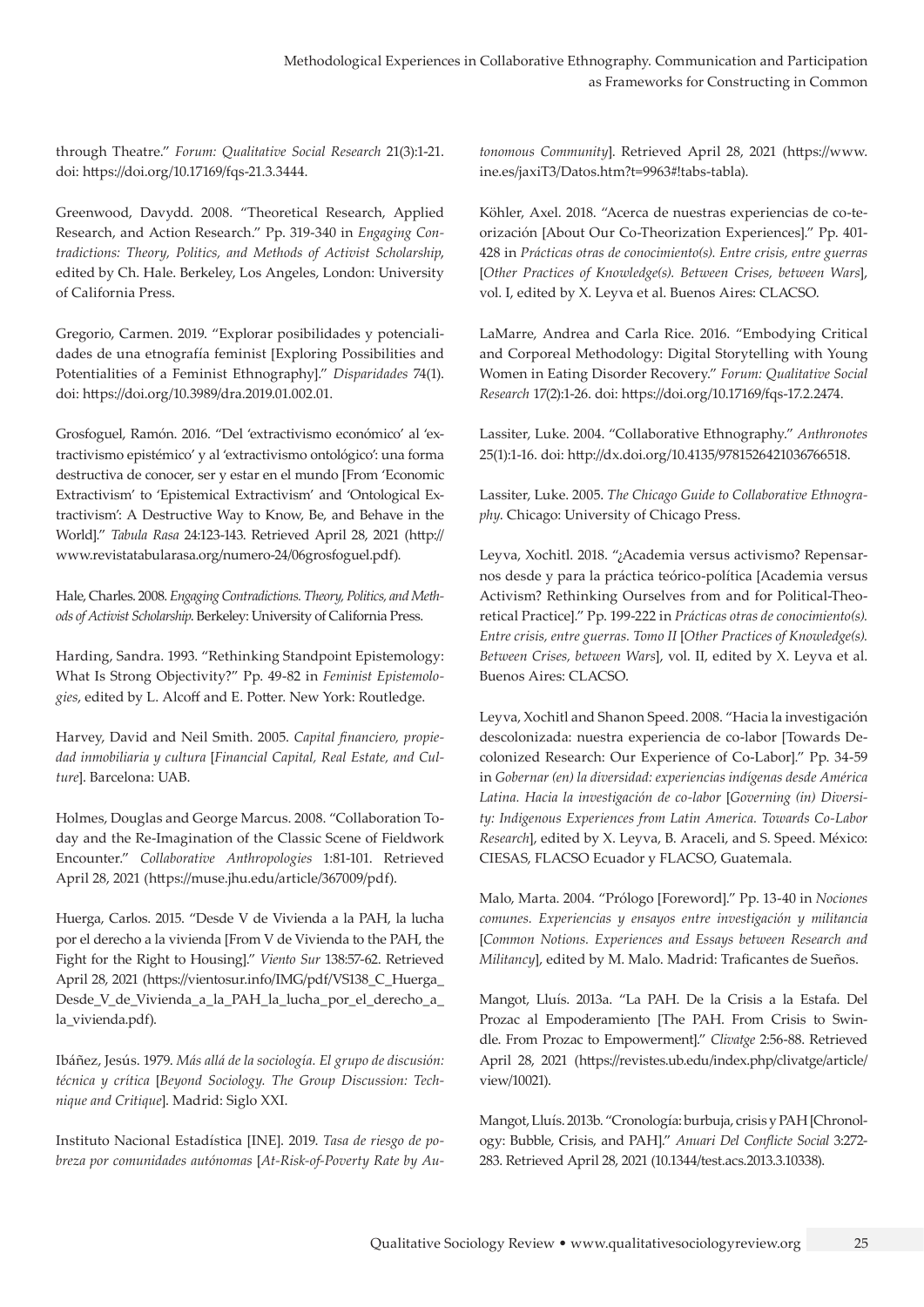Marin, Gloria. 2015. "Organizarnos para cambiar las cosas: qué debemos aprender del feminismo y de la PAH [Organizing to Change Things: What We Should Learn from Feminism and the PAH]." *Coordinadora feminista (FEOF)*. Retrieved April 28, 2021 (<http://www.feministas.org/organizarnos-para-cambiar-las.html>).

Mir, Jordi et al. 2013. "Fundamentos de la Plataforma de Afectados por la Hipoteca: activismo, asesoramiento colectivo y desobediencia civil no violenta [Fundamentals of the Plataforma de Afectados por la Hipoteca: Activism, Collective Counseling, and Nonviolent Civil Disobedience]." *Educación Social* 55:52-61. Retrieved April 28, 2021 ([https://www.raco.cat/](https://www.raco.cat/index.php/EducacioSocial/article/view/271042/368923) [index.php/EducacioSocial/article/view/271042/368923](https://www.raco.cat/index.php/EducacioSocial/article/view/271042/368923)).

Naredo, José Manuel and Antonia Montiel. 2010. *El modelo inmobiliario español y su culminación en el caso valenciano* [*The Spanish Real Estate Model and Its Culmination in the Valencian Case*]. Barcelona: Icaria.

Olmos Alcaraz, Antonia et al. 2018. "Etnografía con los movimientos de lucha por el derecho a la vivienda en el sur de Europa: retos metodológicos en la investigación colaborativa para la acción social [Ethnography of Housing Movements Struggling in Southern Europe: Methodological Challenges in Collaborative Research for Social Action]." *Universitas Humanística* 86:139-166. doi: [10.11144/Javeriana.uh86.emld.](https://doi.org/10.11144/Javeriana.uh86.emld)

PAH Vallekas. 2016. "'No estás sola': hablemos sobre la dimensión afectiva de PAH Vallekas ['You Are Not Alone': Let's Talk about the Affective Dimension of PAH Vallekas]." *Pah Vallekas*. Retrieved April 28, 2021 ([http://pah-vallekas.org/no-estas-sola](http://pah-vallekas.org/no-estas-sola-hablemos-sobre-la-dimension-afectiva-de-pah-vallekas)[hablemos-sobre-la-dimension-afectiva-de-pah-vallekas\)](http://pah-vallekas.org/no-estas-sola-hablemos-sobre-la-dimension-afectiva-de-pah-vallekas).

Plataforma de Afectados por la Hipoteca [PAH]. 2019. *Una vez cerrado el año 2019, según los datos del CGPJ, hablamos de 250 desahucios al día* [*Once the Year 2019 Is Closed, According to CGPJ Data, We Are Talking about 250 Evictions per Day*]. Retrieved April 28, 2021 ([https://afectadosporlahipoteca.com/2020/03/10/250-desa](https://afectadosporlahipoteca.com/2020/03/10/250-desahucios-al-dia/)[hucios-al-dia/\)](https://afectadosporlahipoteca.com/2020/03/10/250-desahucios-al-dia/).

Rappaport, Joanne. 2007. Más allá de la escritura: la epistemología de la etnografía en colaboración [Beyond Writing: The Epistemology of Collaborative Anthropology]." *Revista Colombiana de Antropología* 43:197-229. Retrieved April 28, 2021 (<https://www.redalyc.org/pdf/1050/105015277007.pdf>).

Rappaport, Joanne. 2008. "Beyond Participant Observation: Collaborative Ethnography as Theoretical Innovation." *Collaborative Anthropologies* 1:1-31. Retrieved April 28, 2021 ([http://](https://muse.jhu.edu/article/367015) [sgpwe.izt.uam.mx/files/users/uami/lauv/Rappaport\\_Beyon\\_](https://muse.jhu.edu/article/367015) [Part\\_Observation.pdf](https://muse.jhu.edu/article/367015)).

Sánchez, Ariana et al. 2017. "La construcción de comunes en la lucha por la vivienda: etnografía colaborativa junto al colectivo Stop Desahucios 15M Granada y la PAH de Barcelona [The Construction of Commonalities in the Struggle for Housing: Collaborative Ethnography with the Collective Stop Desahucios 15M Granadaand the PAH in Barcelona]." Pp. 119-136 in *Rebeldías en común. Sobre comunales, nuevos comunes y economías cooperativas* [*Rebellions in Common. On Commons, New Commons, and Cooperative Economies*], edited by O. Abasolo et al. Madrid: Libros de Acción.

Santos, Boaventura de Sousa. 2019. *El fin del Imperio Cognitivo. La afirmación de las epistemologías del Sur* [*The End of the Cognitive Empire. The Coming of Age of Epistemologies of the South*]. Madrid: Trotta.

Sanz, Mariona. 2017. "¿Qué lecciones en comunicación nos puede dar la PAH? [What Lessons in Communication Can the PAH Give Us?]" *Otro mundo en marcha. La blogosfera de la plataforma 1015 y más*. Retrieved April 28, 2021 ([http://www.](http://www.otromundoestaenmarcha.org/hable-sin-miedo/2015/07/07/que-lecciones-en-comunicacion-nos-puede-dar-la-pah/) [otromundoestaenmarcha.org/hable-sin-miedo/2015/07/07/que](http://www.otromundoestaenmarcha.org/hable-sin-miedo/2015/07/07/que-lecciones-en-comunicacion-nos-puede-dar-la-pah/)[lecciones-en-comunicacion-nos-puede-dar-la-pah/](http://www.otromundoestaenmarcha.org/hable-sin-miedo/2015/07/07/que-lecciones-en-comunicacion-nos-puede-dar-la-pah/)).

Sebastiani, Luca, Borja I. Fernández, and Rocío García. 2016. "Lotte per il diritto alla casa nello Stato spagnolo: la Plataforma de Afectados por la Hipoteca. Campagne, successi e alcune chiavi di riflessione [Struggles for the Right to Housing in the Spanish State: The Plataforma de Afectados por la Hipoteca. Campaigns, Successes, and Some Keys to Reflection]." *Interface: A Journal on and for Social Movements* 8(2):363-393.

Simon, Sherry, Gilles Bibeau, and Carolina Villada. 2003. "Etnografía y ficción: ficciones de la etnografía [Ethnography and Fiction: Fictions of Ethnography]." *Revista de Antropología experimental* 16:1-7. Retrieved April 28, 2021. doi: [https://doi.](https://doi.org/10.17561/rae.v0i16.3130) [org/10.17561/rae.v0i16.3130](https://doi.org/10.17561/rae.v0i16.3130).

Stop Desahucios Granada 15M [SEG15M]. 2014. *Criterios básicos de funcionamiento del grupo Stop Desahucios Granada 15M* [*Basic Operating Criteria of the Stop Evictions Granada 15M Group*]. Retrieved April 28, 2021 ([https://afectadosporlahipotecagrana](https://afectadosporlahipotecagranada.com/download/documento de funcionamiento/DOCUMENTO FUNCIONAMIENTO STOP DESAHUCIOS.pdf)[da.com/download/documento%20de%20funcionamiento/](https://afectadosporlahipotecagranada.com/download/documento de funcionamiento/DOCUMENTO FUNCIONAMIENTO STOP DESAHUCIOS.pdf) [DOC MENTO%20FUNCIONAMIENTO%20STOP%20DESA-](https://afectadosporlahipotecagranada.com/download/documento de funcionamiento/DOCUMENTO FUNCIONAMIENTO STOP DESAHUCIOS.pdf)[HUCIOS.pdf\)](https://afectadosporlahipotecagranada.com/download/documento de funcionamiento/DOCUMENTO FUNCIONAMIENTO STOP DESAHUCIOS.pdf).

Suárez, Maka. 2014. "Movimientos sociales y buen vivir: Ecuatorianos en la lucha por la vivienda en la PAH [Social Movements and Good Living: Ecuadorians in the Struggle for Housing in the PAH]." *Revista de Antroplogía Experimental* 14:71-89. Retrieved April 28, 2021 ([https://revistaselectronicas.ujaen.es/](https://revistaselectronicas.ujaen.es/index.php/rae/article/view/1883) [index.php/rae/article/view/1883/1635](https://revistaselectronicas.ujaen.es/index.php/rae/article/view/1883)).